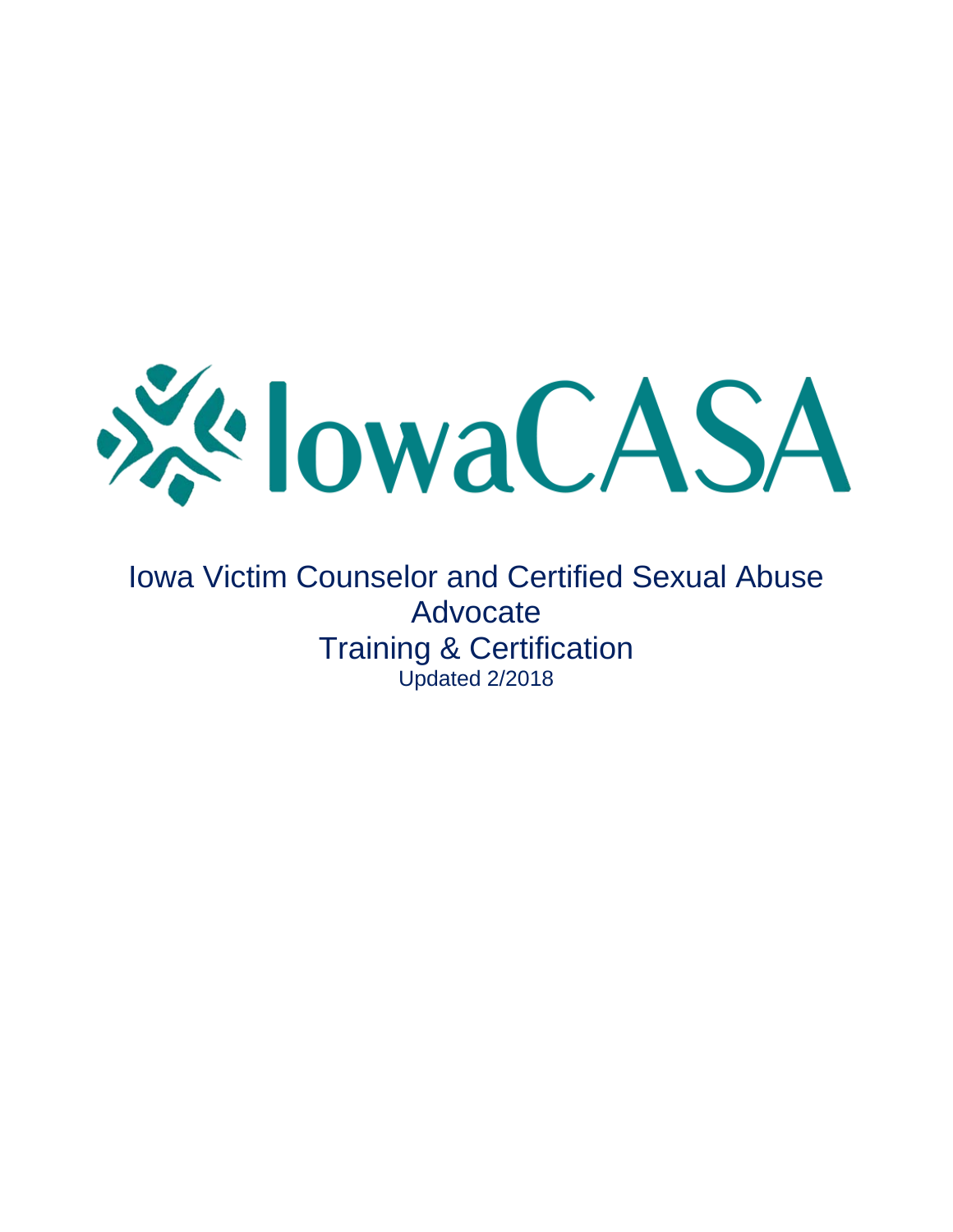# **Table of Contents**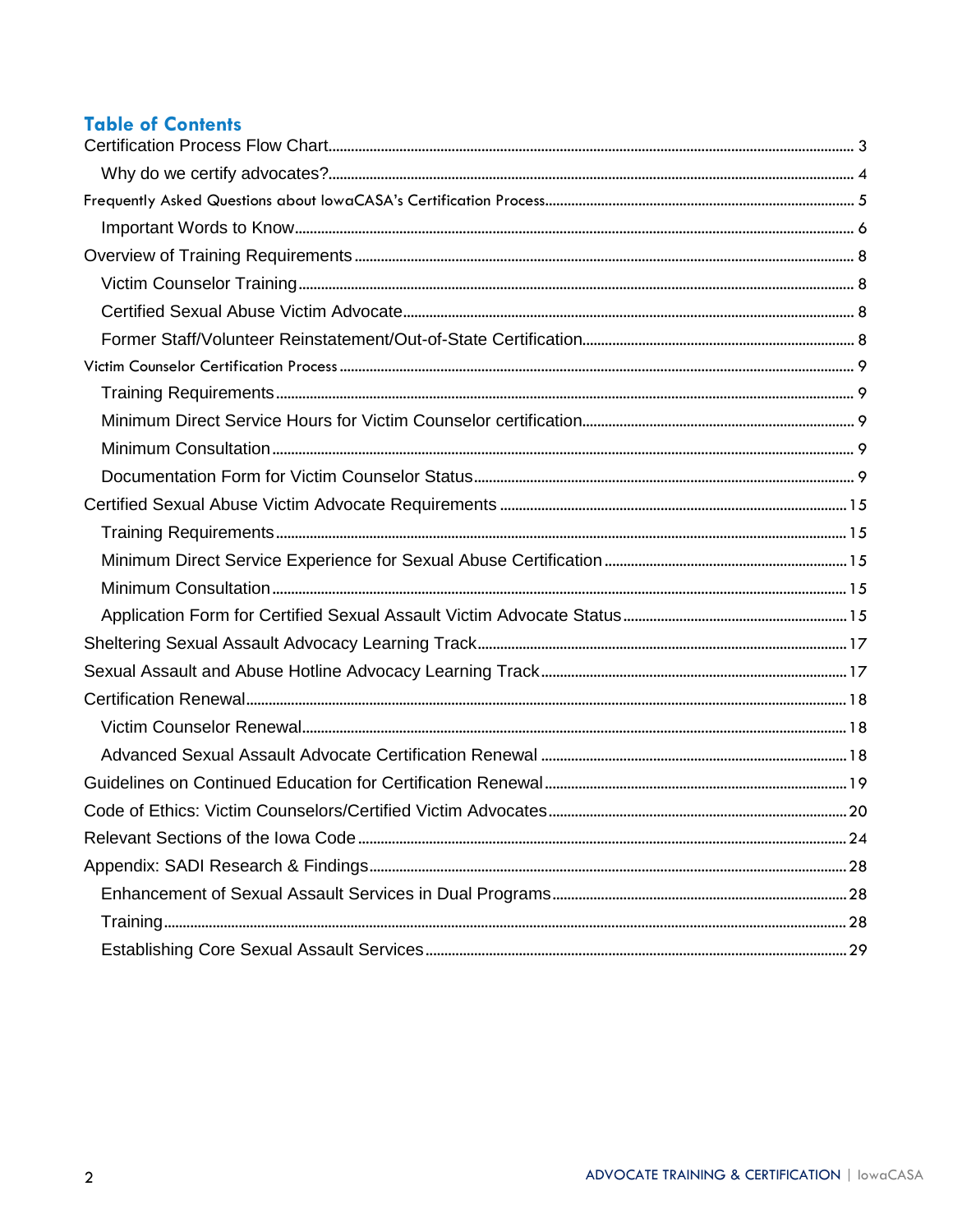# <span id="page-2-0"></span>**Certification Process Flow Chart**

Maintain renewal requirements as needed (see page 16 for more)

Fill out and turn in Advanced Certification application & supporting materials

Complete remaining 25 hours of direct service work with multiple different survivors

Complete Advanced Sexual Assault Certification Training (15 hours)

Complete Advanced Core training (15 hours)

Fill out Victim Counselor documentation

Complete 15 hours of direct service work & 6 monthly consultations

Attend 30 hours of Victim Counselor training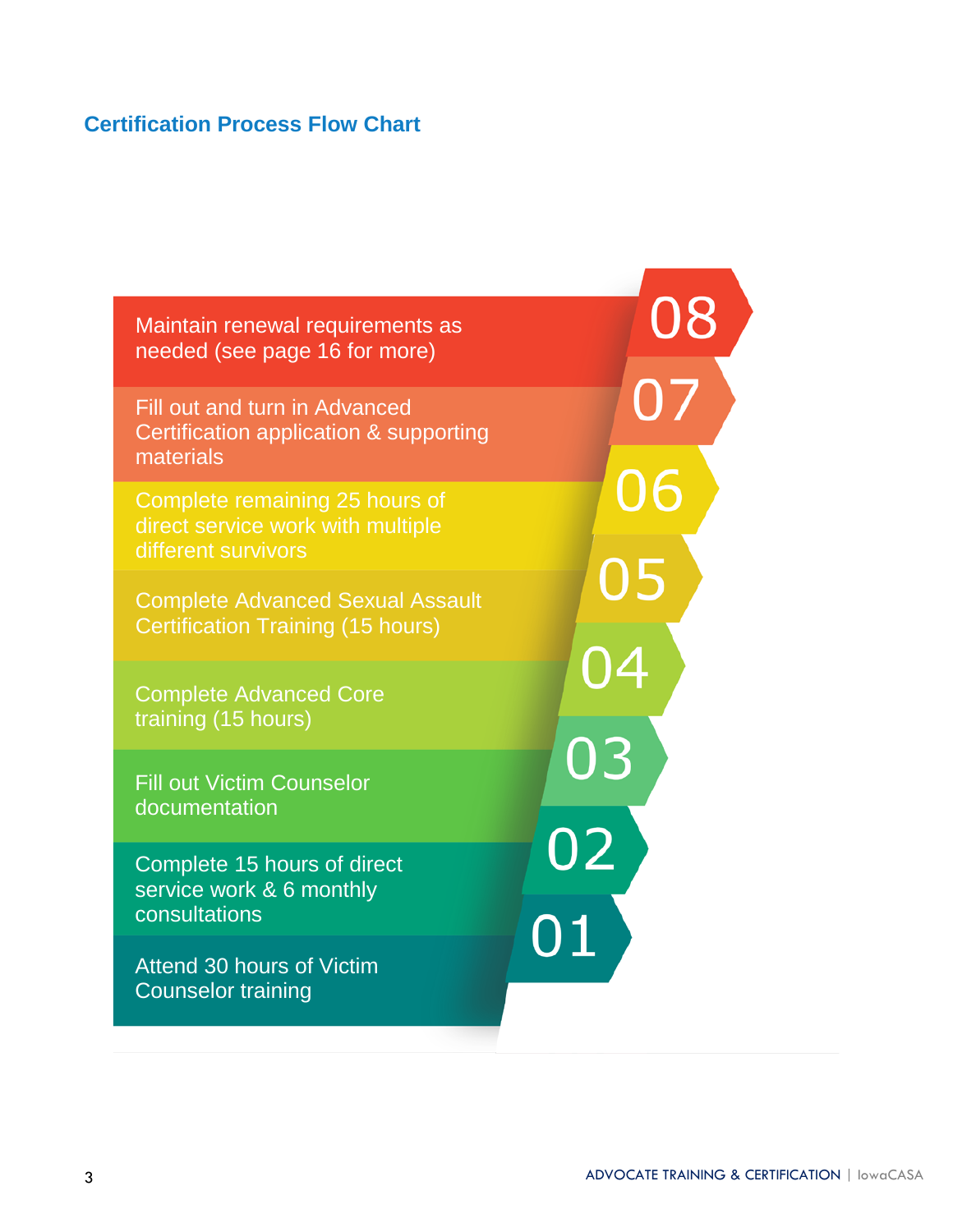<span id="page-3-0"></span>**Why do we certify advocates?**

# QUALITY EQUITY

Certification provides a way to assure clients, community members, and allied professionals that paid and unpaid staff are qualified to provide nonjudgmental, empowering intervention for people impacted by sexual violence.

Certification makes sure that all communities impacted by sexual violence can play a role in ending it, regardless of formal education level or degrees attained.

Certification creates a way to hold advocates accountable to a basic standard of service through the Victim Counselor Code of Ethics.

Continuing education requirements create mutual accountability between programs and advocates for continued professional growth.

# ACCOUNTABILITY CONFIDENTIALITY

Certification exceeds the requirements of Iowa Code 915.20 to make sure survivor communication is confidential.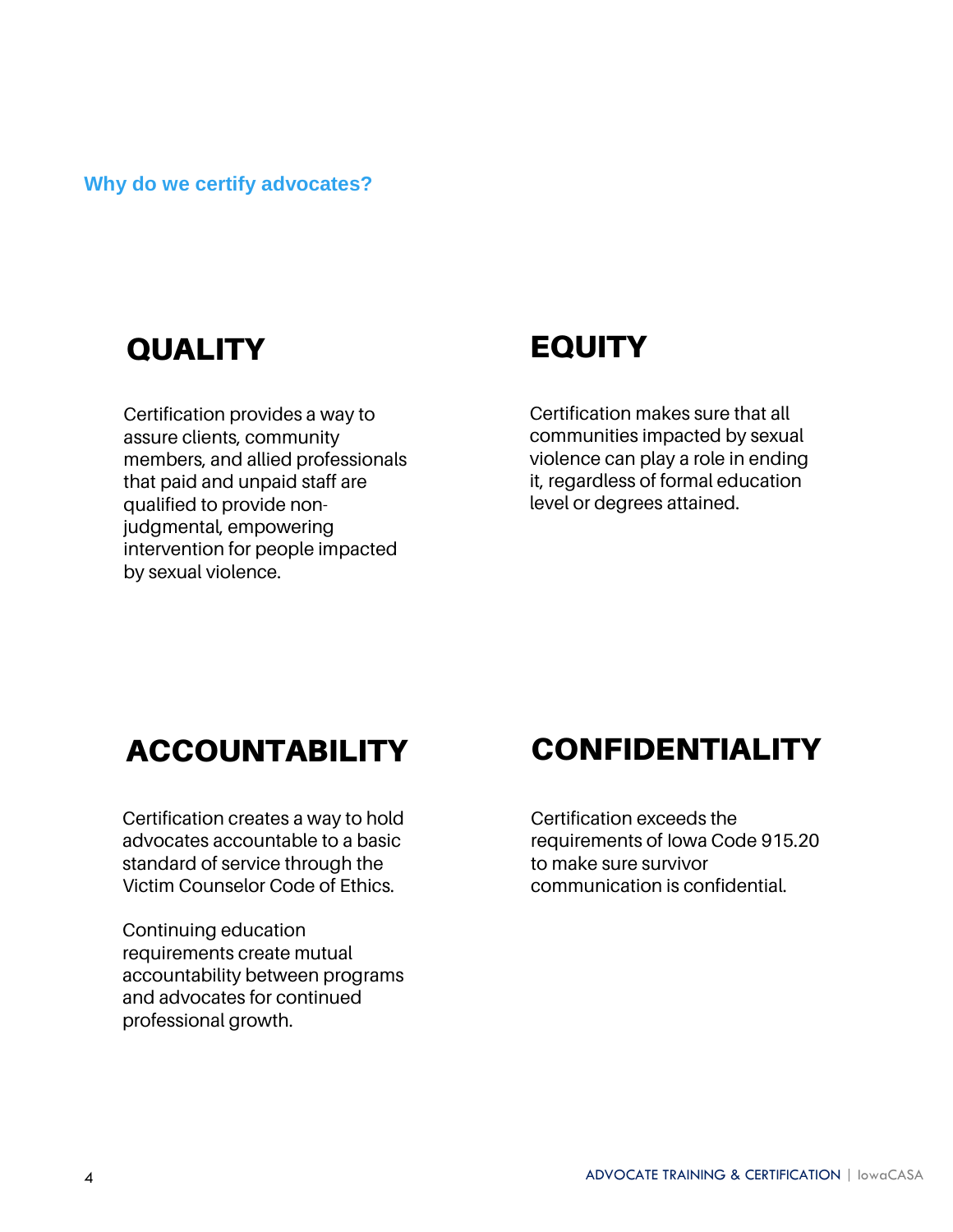# <span id="page-4-0"></span>**Frequently Asked Questions about IowaCASA's Certification Process**

#### **Why does IowaCASA still require in-person training to become certified?**

Sexual assault survivors are often looking for emotional support when they reach out for services. Their victimization may have happened years ago. Advocacy with sexual assault survivors is different from domestic violence services in this way.

Our culture in the United States does not teach us the skills we need to provide this kind of emotional support well. Many of us are taught to do the opposite – blame, shame, or minimize the experience. Many of us are also raised within a culture that ignores the frequency and impact of sexual violence.

The only way to get better at these skills is to practice. Research from the Sexual Assault Demonstration Initiative (SADI) shows that in-person training works better to help people develop new skills. SADI's research shows that in-person trainings get more:

- Responses to facilitator questions
- Questions asked by participants
- Points of discussion and insights raised by participants
- Exchanges of differing and opposing views
- Opportunities to practice skills
- Nuanced reflections on what it was like to practice skills

Based on this research, IowaCASA decided to maintain an in-person component for Victim Counselor certification. This hybrid model allows us the opportunity to maintain the give-andtake that is only possible with in-person training, while also allowing volunteers and advocates to start the process at home.

See the Appendix for more information about SADI's findings.

#### **Why does IowaCASA require sexual assault advocates and supervisors to complete more than Victim Counselor training?**

Sexual violence covers a wide range of behaviors and experiences. Sexual violence is also pervasive and minimized in many communities. It is important that a sexual assault advocate understands the broad range of behaviors covered by the term. This is especially important if an advocate has a background in working with domestic violence survivors. There are ways that sexual violence and domestic violence overlap, but also ways that they are very different.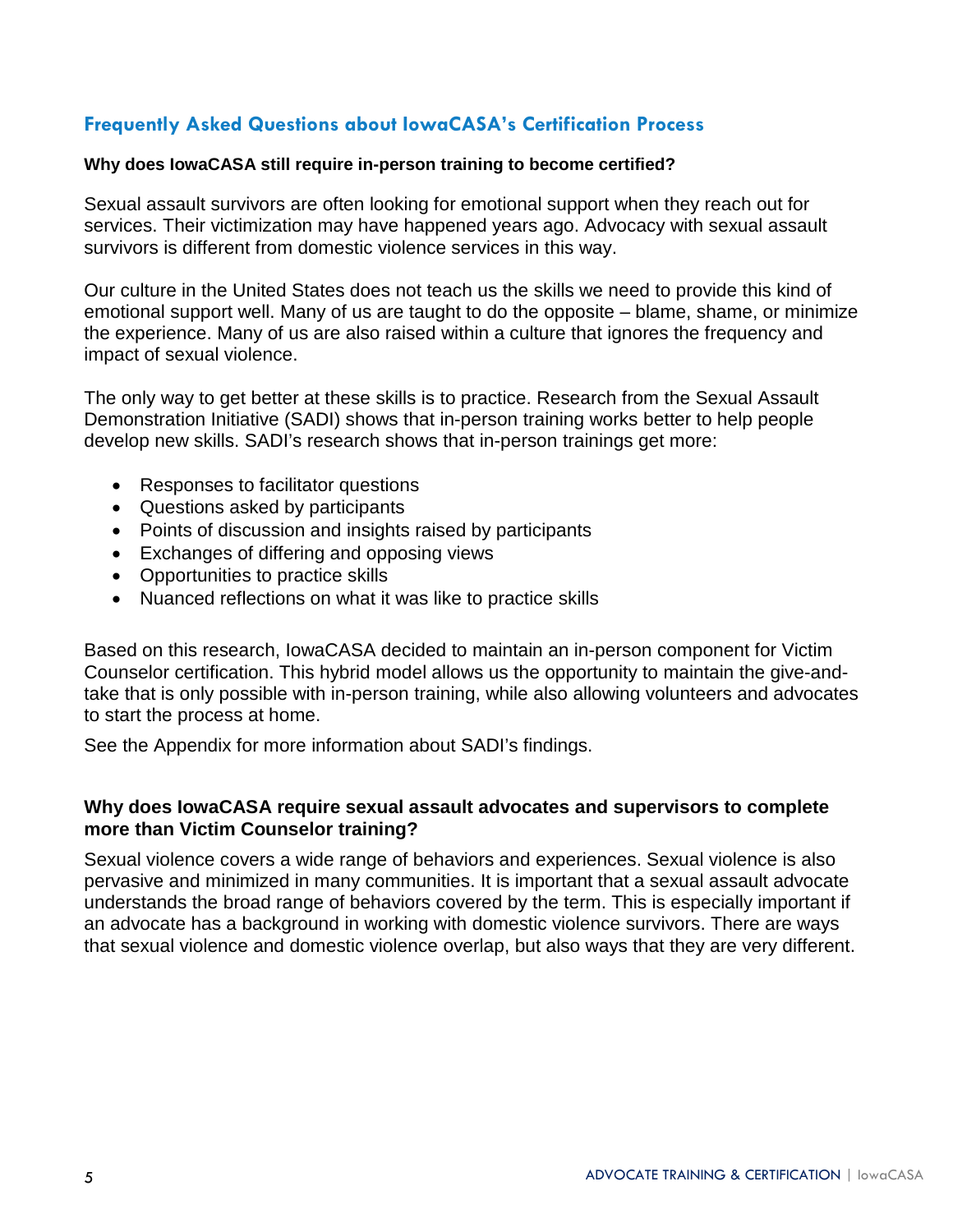# <span id="page-5-0"></span>**Important Words to Know**

| <b>lowaCASA</b>                                            | <b>Iowa Coalition Against Sexual Assault</b>                                                                                                                                                                                                                                                                                                                                                                                                                                                                   |  |  |
|------------------------------------------------------------|----------------------------------------------------------------------------------------------------------------------------------------------------------------------------------------------------------------------------------------------------------------------------------------------------------------------------------------------------------------------------------------------------------------------------------------------------------------------------------------------------------------|--|--|
| <b>Victim</b><br><b>Counselor</b>                          | Minimum status for providing services to survivors of sexual abuse,<br>as outlined in Iowa Code to provide victim advocacy.                                                                                                                                                                                                                                                                                                                                                                                    |  |  |
| <b>Certified Sexual</b><br><b>Abuse</b><br><b>Advocate</b> | The term Certified Sexual Abuse Advocate (CSAA) describes an<br>advocate who has met the minimum requirements for a victim<br>counselor as well as completed the advanced training, supervision,<br>and client contact requirements outlined in the certification manual<br>and has been approved by lowaCASA's certification committee.<br>They are bound by the Certified Sexual Abuse Advocate Code of<br>Ethics herein.                                                                                    |  |  |
| <b>Advocacy</b>                                            | Advocacy is based on a philosophy of respect, confidentiality, and<br>support. As advocates, we hope to widen clients' possible choices<br>and provide the support necessary to promote safety. This respect<br>allows each individual the right to determine the course of her or his<br>own life.                                                                                                                                                                                                            |  |  |
| <b>Consultation</b>                                        | Consultation includes: action planning and case management,<br>debriefing of personal reactions to victimization, policy or procedure<br>clarification, assistance with resolution of ethical or boundary<br>dilemmas, information and direction on specific issues, and<br>reviewing training received for comprehension and application.<br>Consultation can be face to face or by phone with a certified<br>advocate with at least one year of certification that may or may not<br>be a direct supervisor. |  |  |
| <b>Counseling</b>                                          | Counseling provides brief, solution-based peer support in a one to<br>one environment.                                                                                                                                                                                                                                                                                                                                                                                                                         |  |  |
| Degree of<br>consanguinity<br>or affinity                  | A term used in the Iowa Code. Defines how closely someone is<br>related by blood (consanguinity) or marriage (affinity). "To the third<br>degree" includes your parents, children, siblings, in-laws, aunts,<br>uncles, nieces, nephews, grandparents, grandchildren, spouse, and<br>first cousins. For the purposes of setting boundaries, live-ins,<br>common-law partners, and other intimate partners shall be<br>considered the same as spouses.                                                          |  |  |
| <b>Direct Service</b>                                      | Contact made by an advocate with an individual victim. Direct<br>service activities may include: answering crisis calls, shelter<br>monitoring, court accompaniment, responding to clients in health<br>care settings, individual counseling, support, groups, supervising<br>children's activities, and other activities that bring advocates and<br>clients in personal contact.                                                                                                                             |  |  |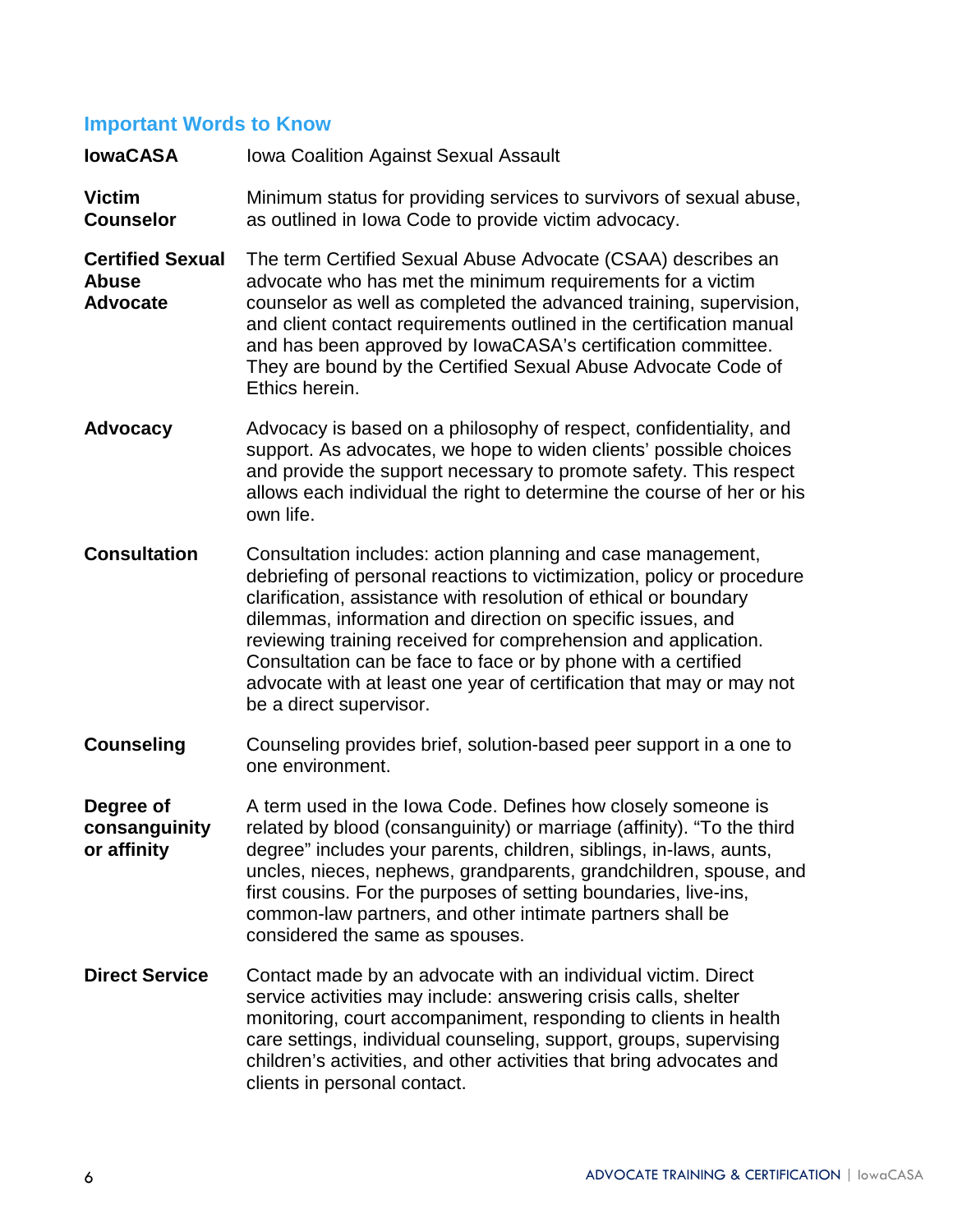| <b>Sexual</b>        | Includes all projects or programs that are members of the lowa                                                                                                                                |
|----------------------|-----------------------------------------------------------------------------------------------------------------------------------------------------------------------------------------------|
| <b>Assault/Abuse</b> | Coalition Against Sexual Assault providing services to survivors of                                                                                                                           |
| Program              | sexual assault/abuse.                                                                                                                                                                         |
| <b>Supervisor</b>    | As used in this document a supervisor refers to the person within a<br>program that has the administrative task of monitoring job<br>performance. A Board Chair may sign off as a supervisor. |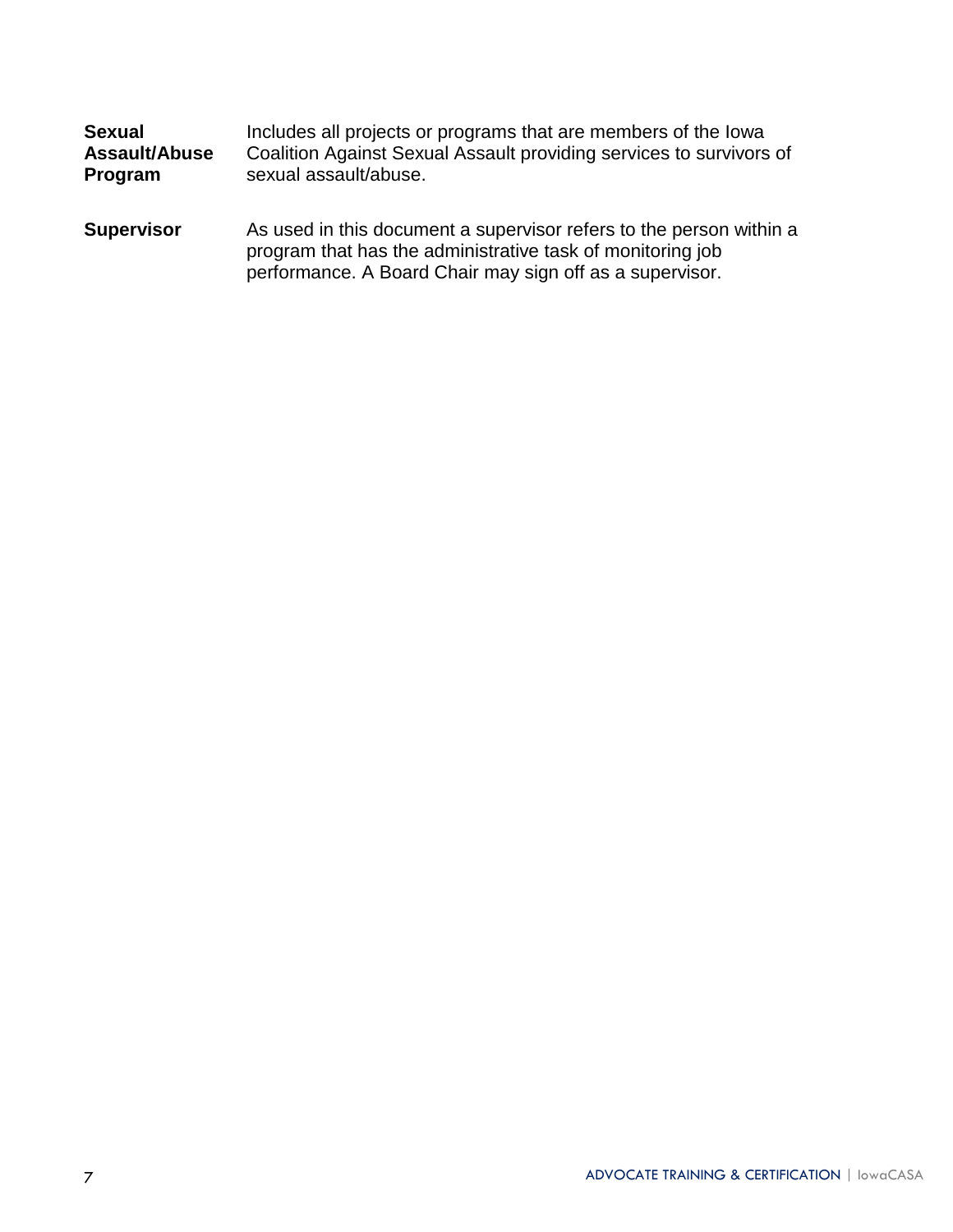# <span id="page-7-0"></span>**Overview of Training Requirements**

The training and certification program is available to advocates providing sexual abuse/assault services and employed by or volunteering for an IowaCASA member program.

# <span id="page-7-1"></span>**Victim Counselor Training**

#### **Victim Counselor Training is required for any person providing services to survivors of sexual abuse/assault.**

Iowa Criminal Code 915.20A requires twenty hours of training as a minimum for any staff or volunteer providing client services to victims of violence. This designation provides victim/counselor privilege. IowaCASA requires an additional ten hours of in-person practical skill-building.

# <span id="page-7-2"></span>**Certified Sexual Abuse Victim Advocate**

#### **All paid staff serving in a direct service or supervisory role must become certified within one year of their start date, and maintain their certification for the extent of their employment.**

To provide one-on-one, confidential, comprehensive sexual assault services, advocates must complete Victim Counselor training, IowaCASA's core training, and IowaCASA's advanced training. The completion of the three levels of training, plus their requisite shadowing and supervision hours, constitutes IowaCASA's Victim Advocate Certification Program.

IowaCASA's Victim Advocate Certification Program establishes certification for individuals providing direct sexual abuse/assault services in the State of Iowa. As direct experience working with survivors of sexual abuse is a required part of the process, only paid and volunteer staff of member programs of the Iowa Coalition Against Sexual Assault are eligible for certification.

Volunteers who come in on a one-time basis, or who do not have regular contact with clients and/or any confidential client documentation may participate in the certification program. However, it is not required.

### <span id="page-7-3"></span>**Former Staff/Volunteer Reinstatement/Out-of-State Certification**

**Former staff/volunteers and/or new employees certified in other states may provide direct service, as long as their previous training includes the requirements as outlined in Iowa code.** 

If more than two years have passed since the advocate last worked for the out-of-state program, the advocate must complete 20 hours of continuing education during their first year of employment.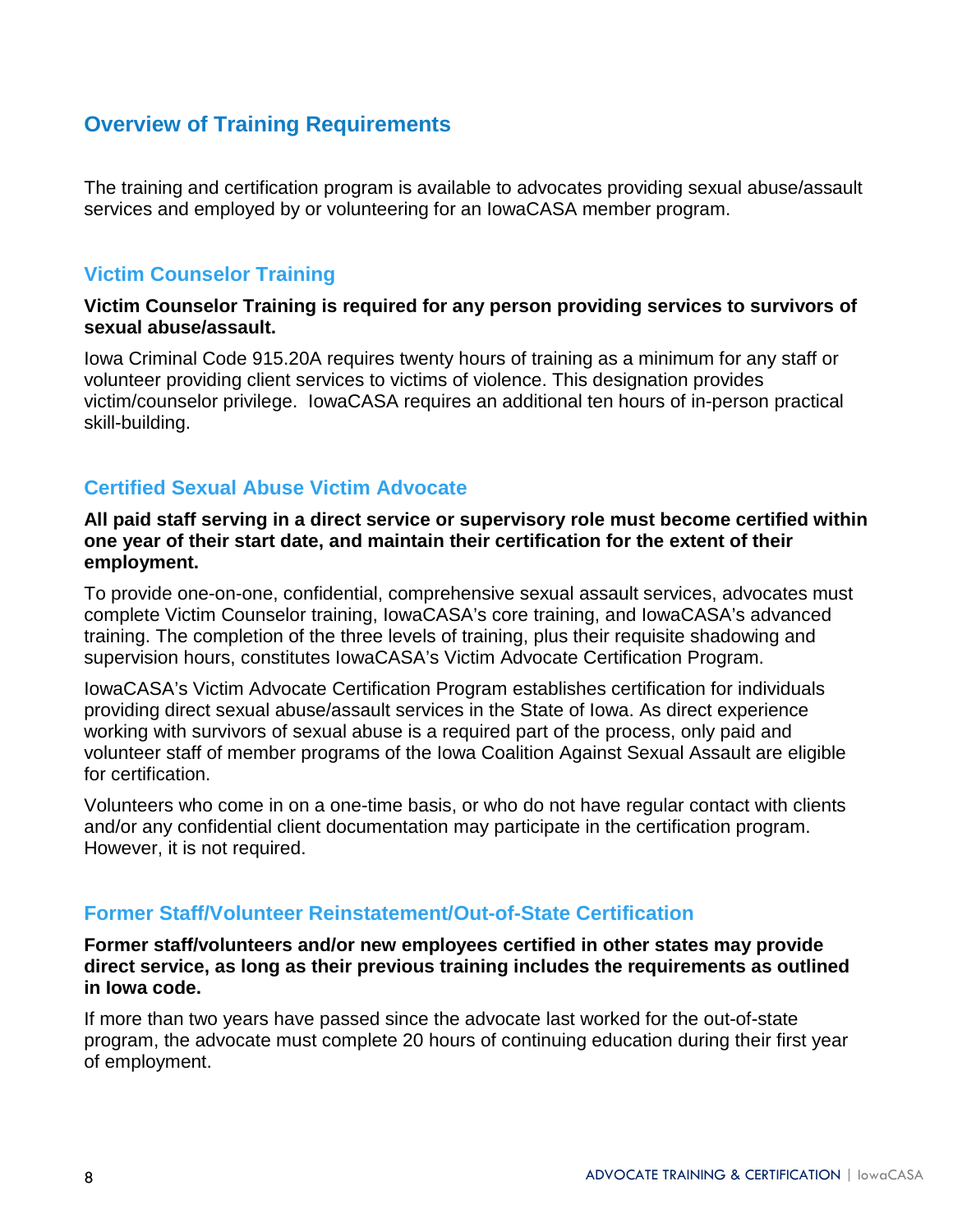### <span id="page-8-0"></span>**Victim Counselor Certification Process**

*All advocates must complete Victim Counselor Training before providing services to victims of sexual assault and/or sexual abuse.*

## <span id="page-8-1"></span>**Training Requirements**

Part of the Victim Counselor training is available through a series of online courses. Please download the workbook before starting the online training. To access the online classes and workbooks, please contact the person at your organization who manages registration for the learning management system. If you do not know who that person is, please reach out to Kelsi Roby at kelsi@iowacasa.org.

Sexual assault programs can provide Victim Counselor Training in-person using the topics outlined below. You may also use any or all portions of the online course available in conjunction with in-person training to meet the training objectives. If you would like access to our Dropbox, please reach out to Jesse Pierce at jesse@iowacasa.org.

IowaCASA offers Victim Counselor Training as a combination of online and in-person training. People must complete the online trainings before attending in-person to complete the rest of the requirements. The in-person trainings reference materials from the online training workbooks.

### <span id="page-8-2"></span>**Minimum Direct Service Hours for Victim Counselor certification**

All people who want to receive Victim Counselor status must complete fifteen hours (15 hours) of direct service work before receiving certification. For the purposes of this application, direct service includes shadowing any in-person, face-to-face, or over the phone client assistance.

### <span id="page-8-3"></span>**Minimum Consultation**

Advocates must document one consultation per month for six months. These consultations ensure new advocates are receiving support and feedback about real-life situations. Consultations must be with a Certified Sexual Abuse Advocate who has at least one year of certification. Consultations can also be completed with IowaCASA staff. Meetings may be in person, email, or via phone.

Consultations should begin at the completion of Victim Counselor training.

### <span id="page-8-4"></span>**Documentation Form for Victim Counselor Status**

Advocates should complete their program's in-house documentation form.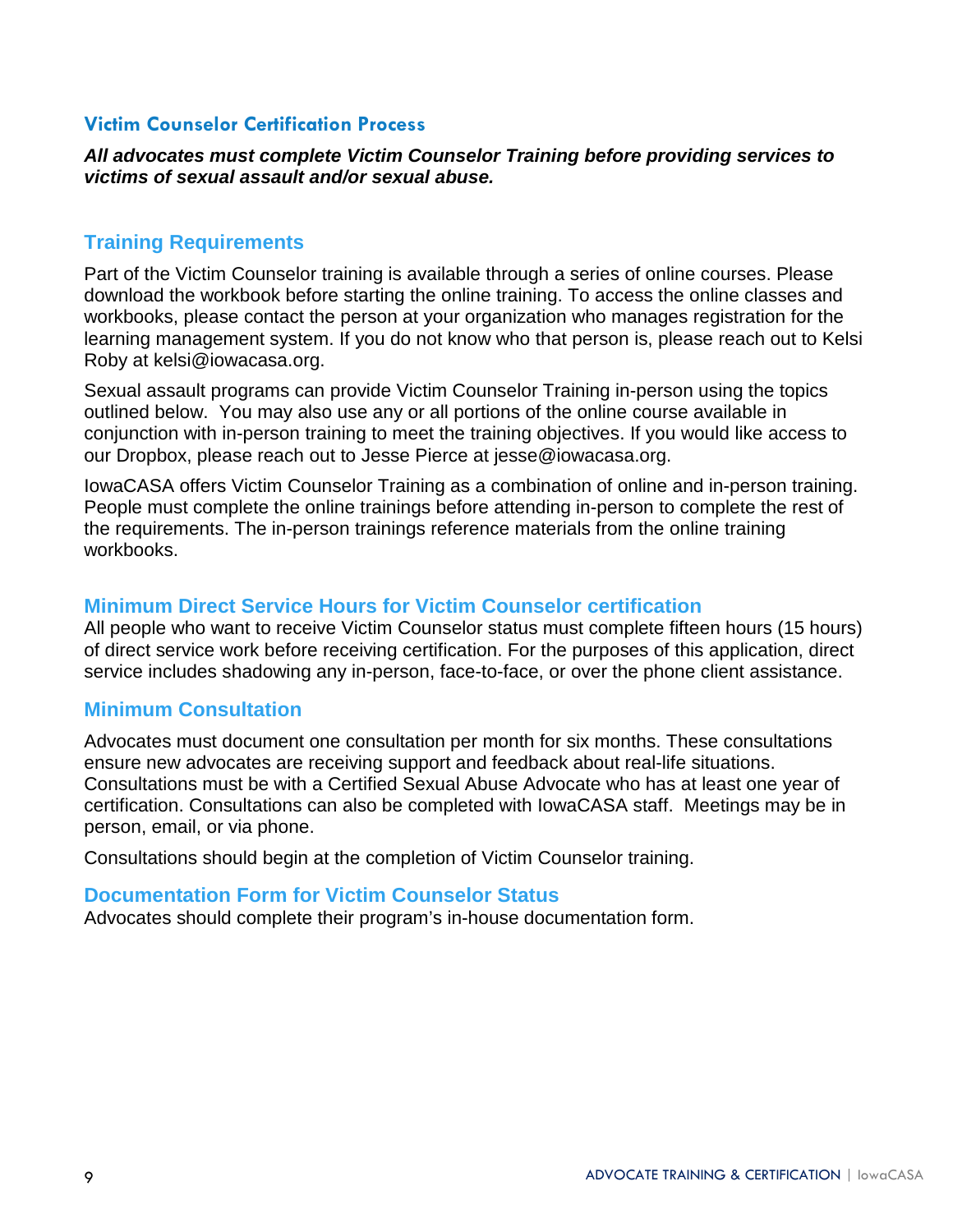# **VICTIM COUNSELOR ONLINE TRAININGS**

#### **Feminism & History of the Anti-Violence Movement**

- Reflect on their own perspectives on [feminism](https://iowacasa.liamcrest.com/mod/assign/view.php?id=25)
- Understand others' perspectives on [feminism](https://iowacasa.liamcrest.com/mod/assign/view.php?id=25) and being a feminist
- Illustrate the connection between feminist values and the anti-violence movement.

#### **Introduction to the Crime Victim Assistance Division**

- Discuss the Crime Victim Assistance Division
- Review the State of Iowa's commitment to victims of violence
- Examine all the programs offered through the state of Iowa, including eligibility, application, and notification information for each program

#### **Sexual Assault Law & Legal Advocacy**

- Review a brief overview of sexual abuse related laws in Iowa
- Discuss the ramifications of Iowa Code 915.20A, including the sections related to the gathering of forensic evidence kit
- Describe the roles of law enforcement, county attorneys, and other courthouse employees
- Analyze and define rape shield lows
- Critically evaluate the sex offender registry in Iowa.
- Review the benefits and limitations to the criminal legal system for victims of sexual assault
- Analyze systems advocacy versus advocating for a victim involved with the criminal legal system
- Understanding the process of reporting
- Identify importance of supporting victims' choices
- Discuss the limitations to advocacy
- Understand how to avoid collusion (or the appearance of collusion)
- Review alternatives to the criminal legal system

#### **Changing Our Lenses**

- Understand their legal obligation to provide accommodations for people with disabilities
- Become familiar with culturally specific programs and communities in Iowa
- Learn how to work with interpreters

#### **Sexual Assault Dynamics**

- Define sexual assault and describe multiple forms of it
- Explore common cultural delusions about sexual assault
- Discuss short term and long term effects of victims of sexual violence
- Explore how to create support and resources for sexual assault victims
- Define rape culture, discuss its three tenets, and its impacts on all genders

#### **Sexual Assault Medical Advocacy**

- Review healthcare personnel responsibilities to report child and dependent adult abuse
- Analyze 915.20, which gives victims the right to have a victim advocate present during any proceeding related to a crime, which includes medical exams
- Discuss the relationships and practice with local healthcare providers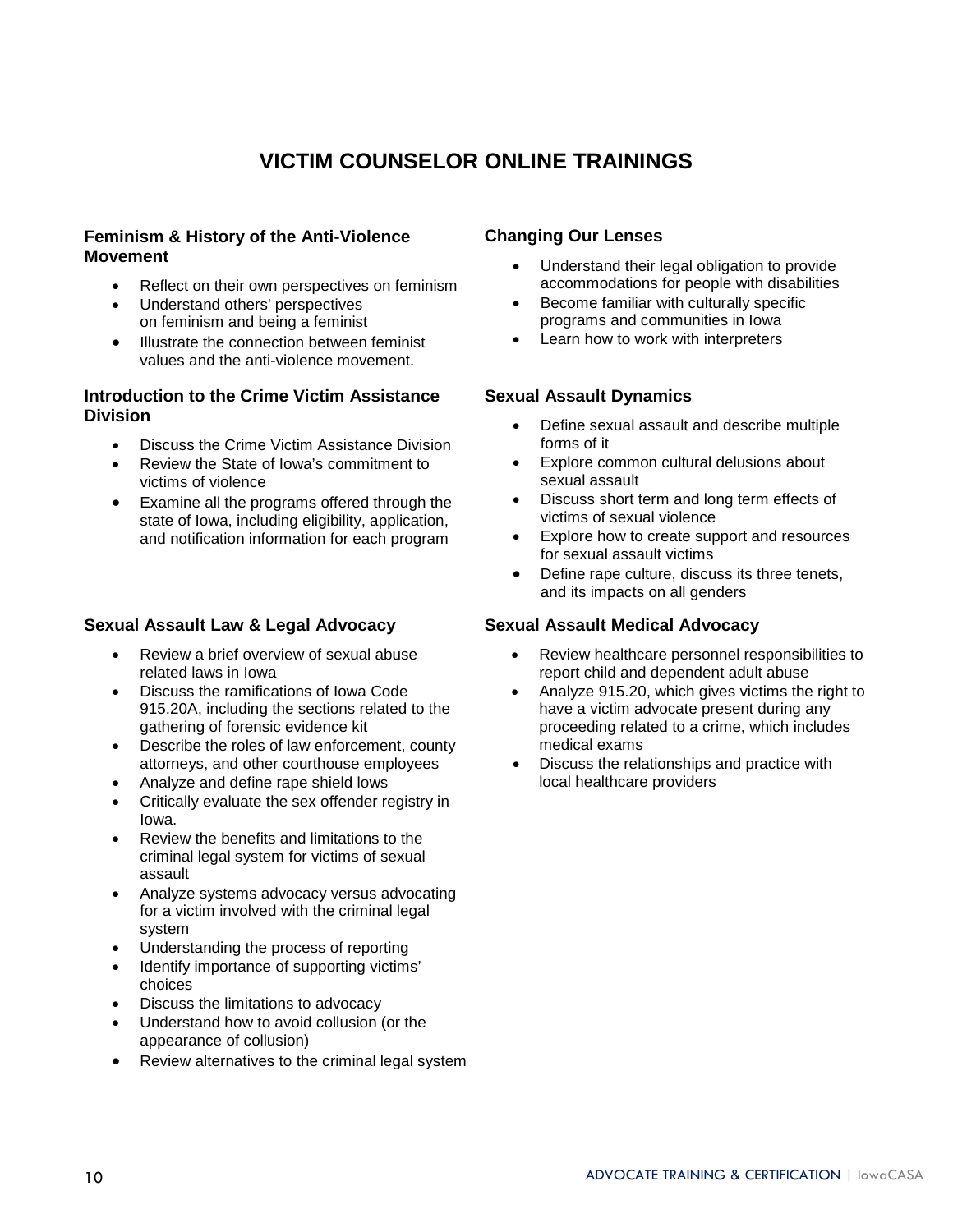#### **The Court System**

- Distinguish between matters handled by civil and criminal court.
- Outline the criminal process from arrest through sentencing.
- Make note of how matters are handled in the local community.
- Identify key points for advocacy within the criminal process.
- Introduce the concept of victim rights and Iowa Code chapter 915.
- Define basic legal vocabulary.

#### **DV Dynamics**

- Review tactics used by people causing harm to their partners
- Review the impact of that harm on survivors
- Look at barriers survivors face to live free and safe from abuse
- **Batterer traits**
- Cause of domestic abuse
- Review myths about survivors of domestic abuse
- Explore the impacts of trauma and disorders associated with stress
- Understand how victims process the abuse
- Explore the idea of separation violence
- Review the issues that victims encounter when deciding how to remain safe
- Understand how every victim's situation is different and how that impacts the role of an advocate
- Explore different points of view regarding relationship (victim vs batterer)
- Understand how the belief and value set of a batterer impacts relationship
- Discover more about the traits and behavior of a batterer inside & outside of the home
- Review myths about domestic abuse
- Discover how societal norms, history, and media contribute to ideas of privilege
- Explore how family organizational structure impact ideas of social hierarchy
- Explore the idea of the predominate aggressor
- Review myths concerning victims and selfdefense
- Understand the different roles that occur in domestic abuse

#### **DV Civil Law**

- Discuss the differences between civil and criminal law.
- Establish the different types of civil cases.
- Review Iowa Code 37.4 (DV and SA victim counselor's abilities).
- Review the different types of protective orders and how to attain one.
- Define what domestic abuse is and how it can be proven.
- Review the criminal process.
- Discuss evidence.
- Discuss what happens after a trial.

### **DV Criminal Law**

- Review the different classes of felonies and the punishments that correspond with them.
- Define Domestic Abuse and what relationships are included.
- Review some domestic violence resources available.
- Discuss willful injury and bodily harm injury and its mandatory minimum penalties.
- Review Federal Firearm Offenses.
- Review Interstate Travel to commit domestic violence, and interstate travel to violate an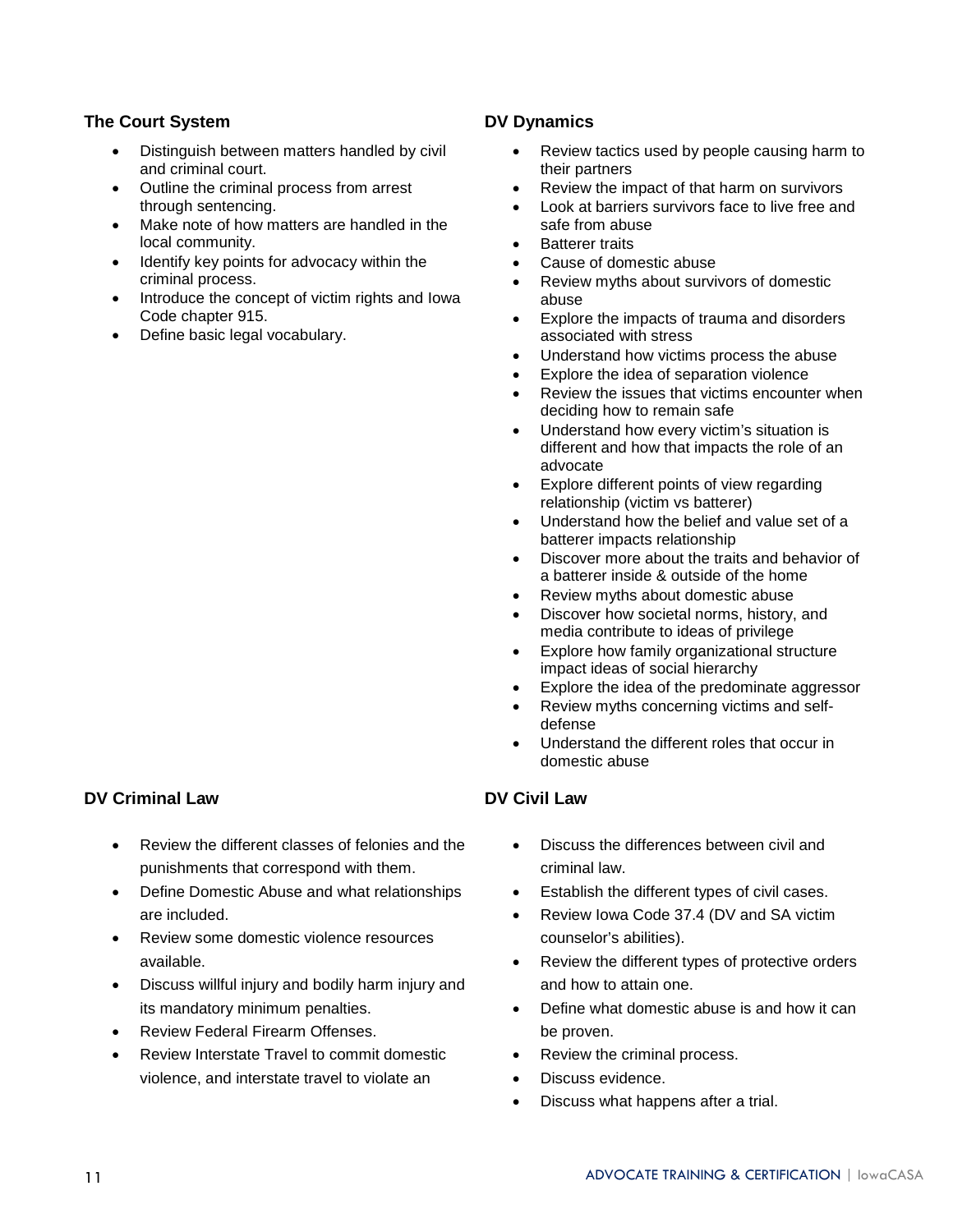- order of protection.  **Review Iowa code 598.1 (Dissolution of** Marriage and Domestic Relations).
	- Discuss the different types of marriages in the eyes of the law.
	- Define the terms counseling, child support, custody, alimony, and mediation.
	- Explain how those items impact dissolution of marriage.
	- Discuss the costs of dissolution.
	- Review what options are available for children in need of help and assistance in the home.
	- Review the concept of a tort.
	- Explain the meaning being contempt in court.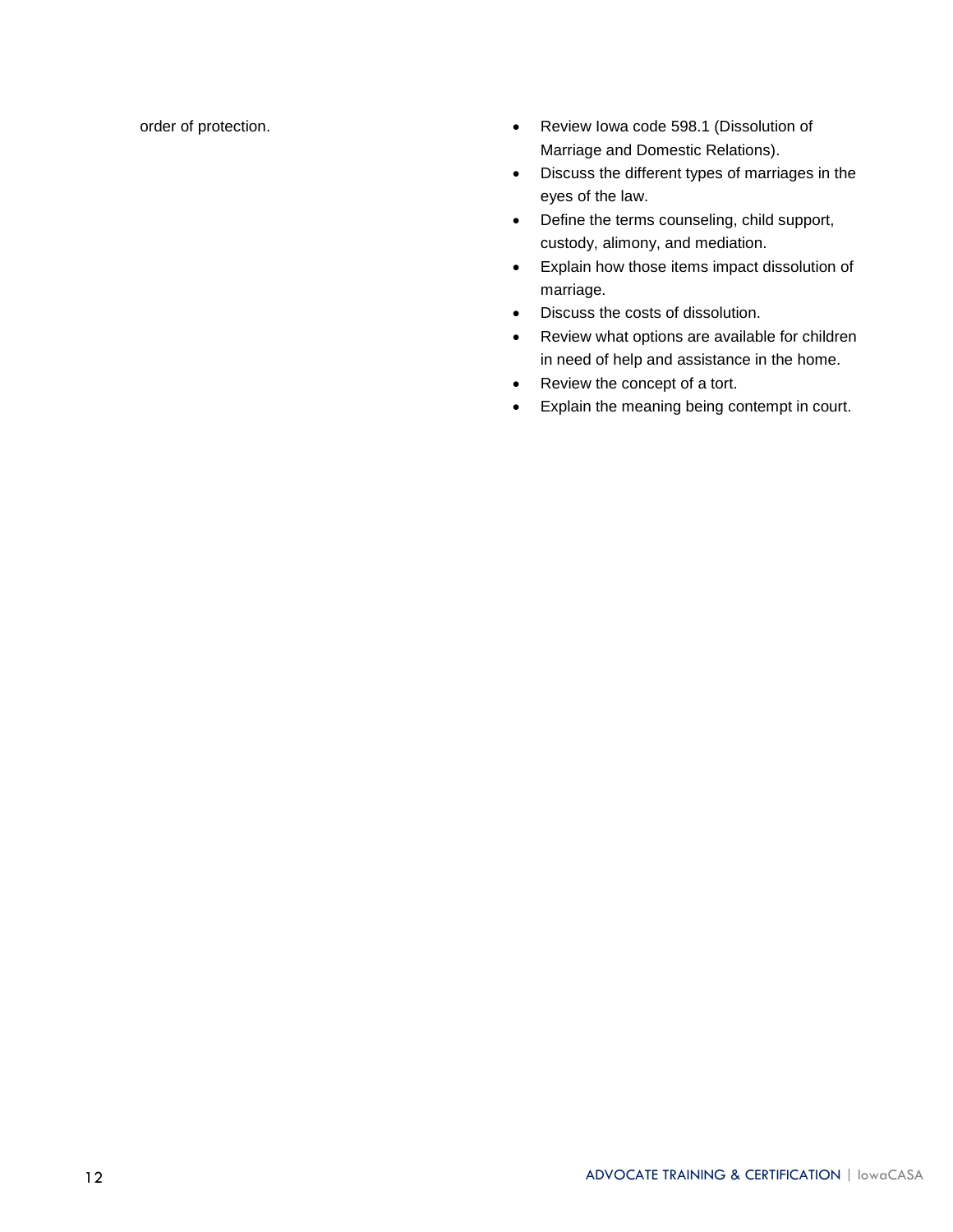# **VICTIM COUNSELOR IN-PERSON TRAININGS**

#### **Becoming an agent of social change (1.5 hours)**

- Learn to integrate anti-oppression strategies into daily work
- Recognize rape culture and work to dismantle the institutions that support it
- Understand why many victims don't chose to participate in the criminal legal system and support that decision

#### **Legal Advocacy Part 3 (1.25 hours)**

• Discussion of Legal online training and Sexual Assault Protective Orders

#### **Anti-Oppression Part 2 and Public Speaking (1.5 hours)**

- Discuss difference between speaking to a large crowd and speaking to individuals
- Tips for presenting/training in a variety of capacities
- Identify how to capitalize on potential opportunities for volunteers, board members, donations and allies with integrity
- Create space to practice public speaking skills and receive thoughtful feedback

#### **Sexual Assault Dynamics Part 2 (1 hour)**

- Discussion of Sexual Assault Dynamics online training
- Reviewing reflection exercises

#### **Child Sexual Abuse and Non-Offending Caretakers (1.5 hours)**

- Demonstrate a basic understanding of the impact of sexual assault on children
- Acknowledge the power differential between adults and children/youth
- Recognize that the blame for sexual assault is on the person who caused the sexual harm

#### **Documentation (1.25 hours)**

- Provide historical perspective and discuss the reasons for documentation
- Give concrete examples of best practice as it relates to data confidentiality
- Discuss the implications of privilege and oppression as related to documentation
- Provide time to practice these skills

#### **Crisis Counseling & Trauma-Informed Services (3 hours)**

- Define trauma-informed services and link them to our model of service delivery
- Explore the range of responses survivors of sexual assault may experience
- Introduce the medical model vs traumainformed services and encourage self-reflection
- Demonstrate how to assess the risk of harm to themselves and others
- Identify the characteristics of active listening and build on current skills

#### **Technology Awareness (1.5 hours)**

- Encourage advocates to review their agency's policies surrounding technology boundaries
- Introduce advocates to types of technology that can be both helpful and harmful
- Describe ways in which technology can be incorporated into safety planning
- Identify that IowaCASA has staff that can be accessed for technical assistance in this area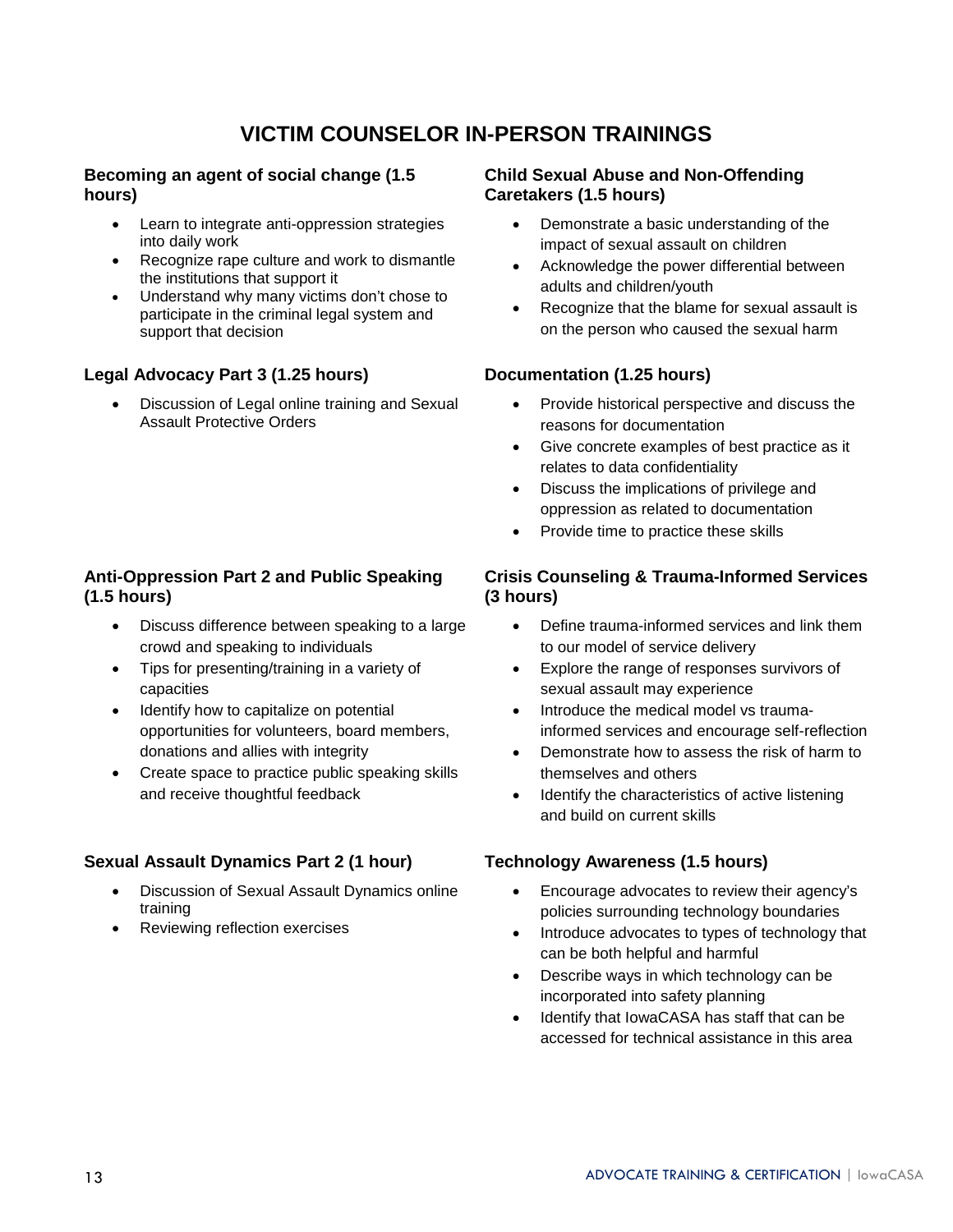#### **Prevention Basics & Media Literacy (1.5 hours)**

- Define and explain the public health model of primary prevention
- Introduce advocates to socio-ecological model of prevention
- Allow for creative discussion about the future of violence prevention

#### **Community Outreach (1 hour)**

- Emphasize the importance of community engagement
- Define and explain the elements of community engagement/outreach
- Provide accessible tools for advocates
- Explain that IowaCASA has staff who can offer guidance to develop a communications plan

#### **Serving Significant Others (1 hour)**

- Identify common issues for significant others and outline strategies to respond and support them
- Discuss significant others' feelings when they include thoughts of violence/revenge
- Provide skill building opportunities

#### **Advocacy Skill Building (4 hours)**

- Discuss the importance of confidentiality and how it is protected by statute.
- Develop an attitude of understanding of survivor coping skills while maintaining the personal boundaries necessary for emotional health.
- Develop skills to assist clients in assessing their current situation and provide resources.
- Review resources available to assist clients and how to access them.
- Review agency protocols in regard to transportation, on-call and back-up procedures, documentation, client assistance funds, and any other key policies or procedures.

#### **Ethics (1 hour)**

- List a variety of situations where ethics play a role in providing services that best meet the needs of clients
- Examine reasons that self-disclosure may cause harm to the advocate and survivor relationship
- Illustrate how boundaries are crucial for advocates working with survivors
- Explore examples of common conflicts of interest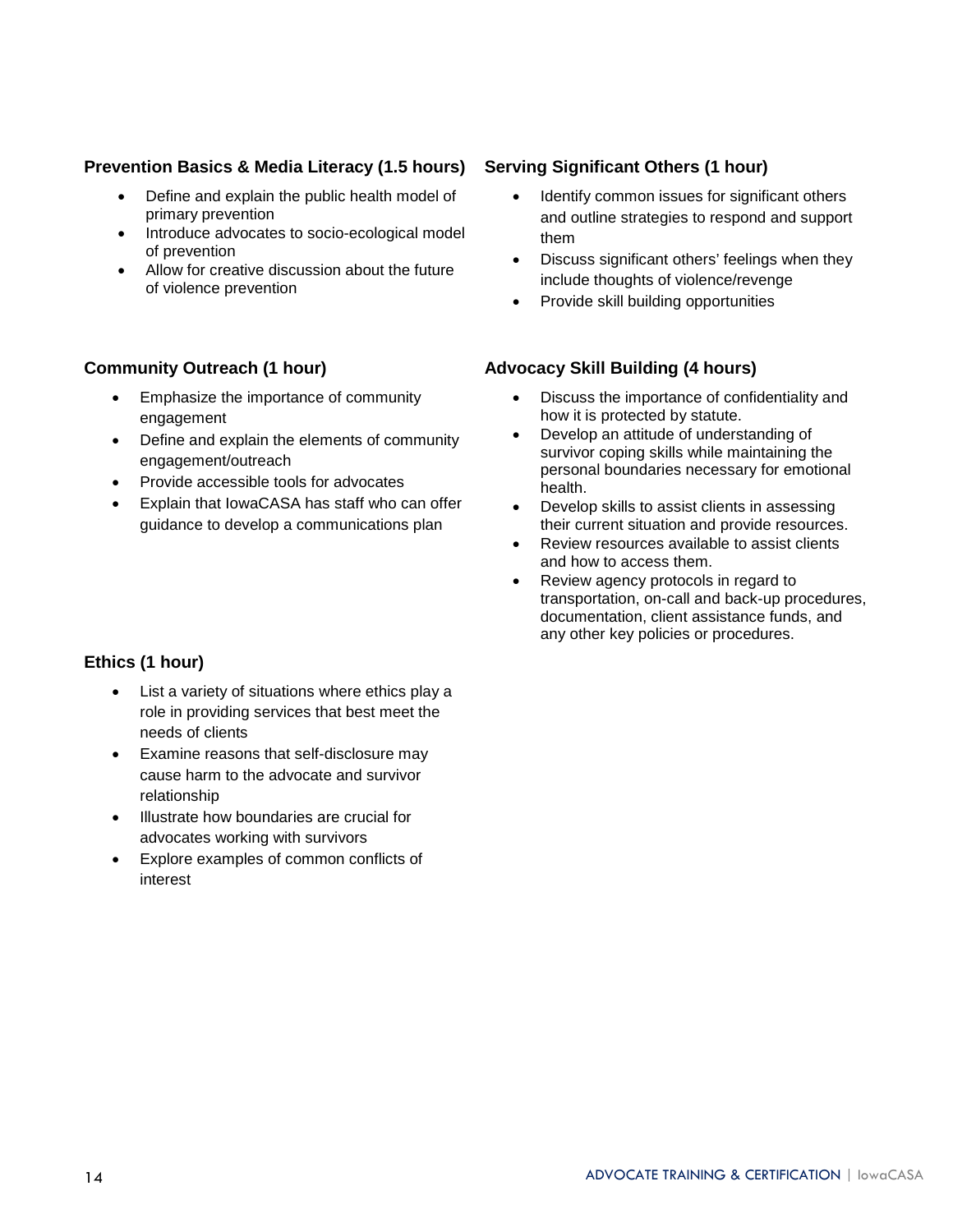# <span id="page-14-0"></span>**Certified Sexual Abuse Victim Advocate Requirements**

**All employees who provide direct service or supervision within programs that deliver comprehensive sexual assault advocacy must be certified within one year of their start date.** 

### <span id="page-14-1"></span>**Training Requirements**

All advocates who want to become Certified Sexual Abuse Victim Advocates must first complete the Victim Counselor certification process.

Advocates may then register for the "Core" training and "Advanced Sexual Abuse Certification" training. These trainings are offered twice a year, in-person in Des Moines. They are facilitated by IowaCASA staff members.

IowaCASA staff can come to your local area to facilitate if you can guarantee at least 8 people in attendance and book space for up to 30 attendees.

# <span id="page-14-2"></span>**Minimum Direct Service Experience for Sexual Abuse Certification**

Advocates must complete 40 hours of direct service work, working with multiple different survivors of sexual abuse. Advocates may include the 15 hours of direct service work required for Victim Counselor training as part of their 40 hours.

### <span id="page-14-3"></span>**Minimum Consultation**

Advocates must document one consultation per month for six months. These consultations ensure new advocates are receiving support and feedback about real-life situations. Consultations must be with a Certified Sexual Abuse Advocate who has at least one year of certification. Consultations can also be completed with IowaCASA staff. Meetings may be in person, email, or via phone.

Consultations may begin at the completion of Victim Counselor training.

### <span id="page-14-4"></span>**Application Form for Certified Sexual Assault Victim Advocate Status**

Advocates and supervisors can find the Certified Sexual Assault Advocate application form on IowaCASA's website:<https://www.iowacasa.org/sa-advocate>

Supervisor recommendation form: https://www.iowacasa.org/supervisor-recommendation

Required materials include:

- Victim Counselor, Core, and Advance Sexual Assault Certification training proof of completion
- Completed documentation form showing 6 monthly consultations and completion of 40 hours of direct service work with multiple survivors
- Signed supervisor recommendation form

Applications will be accepted and reviewed once we have received all required application materials. Your certification is valid for two years from the date of approval.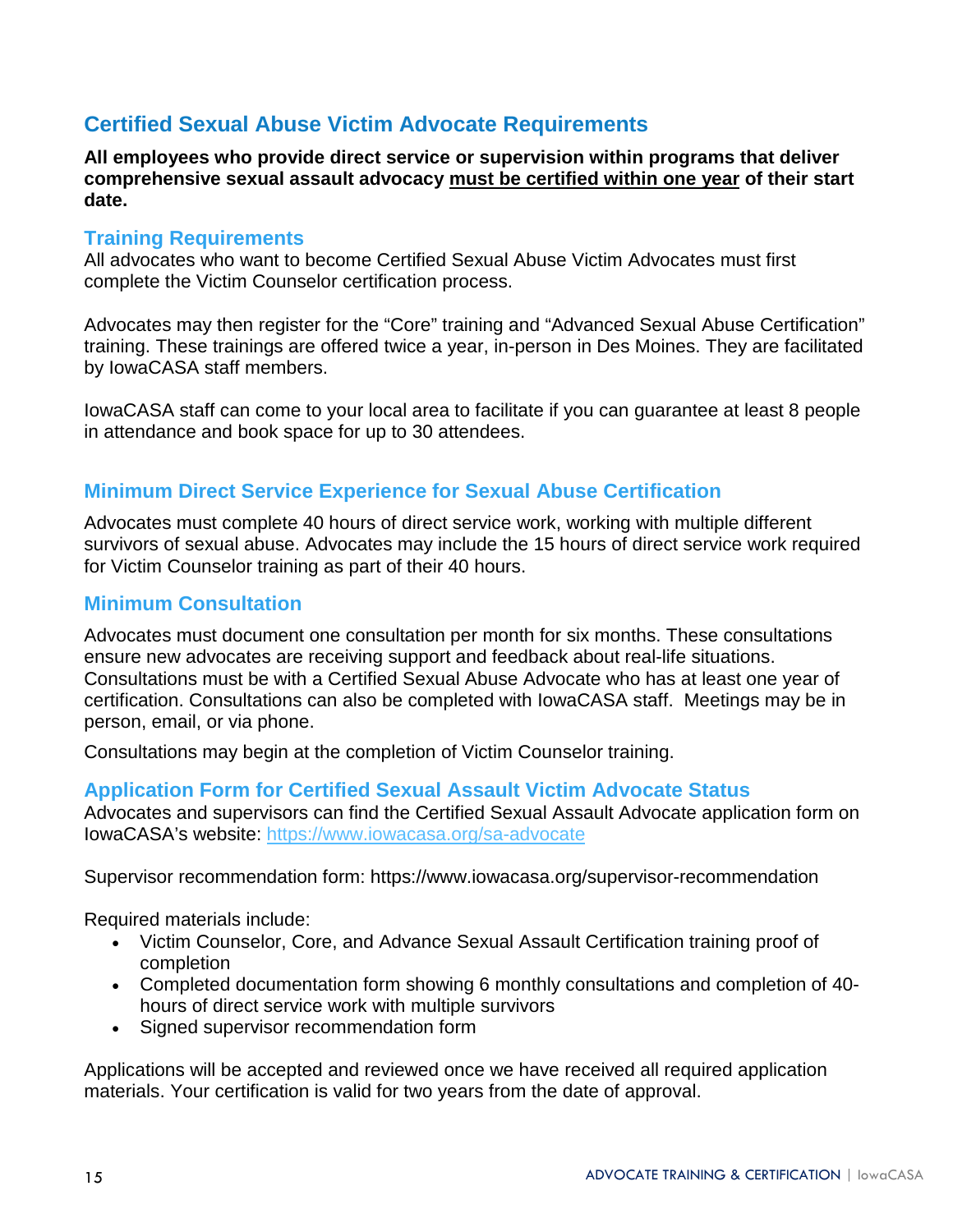# **CORE TRAINING TOPICS**

| <b>Male-identified Survivors</b>   | 1 hour        | Neurobiology of Trauma             | 1.75<br>hours |
|------------------------------------|---------------|------------------------------------|---------------|
| Prevention                         | 1.25<br>hours | <b>Ethics</b>                      | 2<br>hours    |
| <b>Technical Assistance</b>        | 1.25<br>hours | <b>PREA/Incarcerated Survivors</b> | 1.5<br>hours  |
| <b>Disability Inclusion</b>        | 1.5 hours     | Vicarious Trauma                   | 1 hour        |
| Mental Health & Substance<br>Abuse | 2.25<br>hours | <b>Skill Building</b>              | 1.25<br>hours |

# **CERTIFIED SEXUAL ABUSE ADVOCATE TRAINING TOPICS**

| <b>Complex Trauma</b>                                                                          | 2 hours | Poverty/Economic Justice         | 2 hours       |
|------------------------------------------------------------------------------------------------|---------|----------------------------------|---------------|
| <b>Healthy Sexuality</b>                                                                       | 1 hour  | Title IX                         | 1.5<br>hours  |
| Restorative Justice, Move to<br>End Violence, and Alternatives<br>to the Criminal Legal System | 3 hours | <b>Community Collaboration</b>   | 1.5<br>hours  |
| Treatment for those who do                                                                     | 1 hour  | <b>Body Centering Approaches</b> | 1 hour        |
| sexual harm                                                                                    |         | <b>Skill Building</b>            | 1.25<br>hours |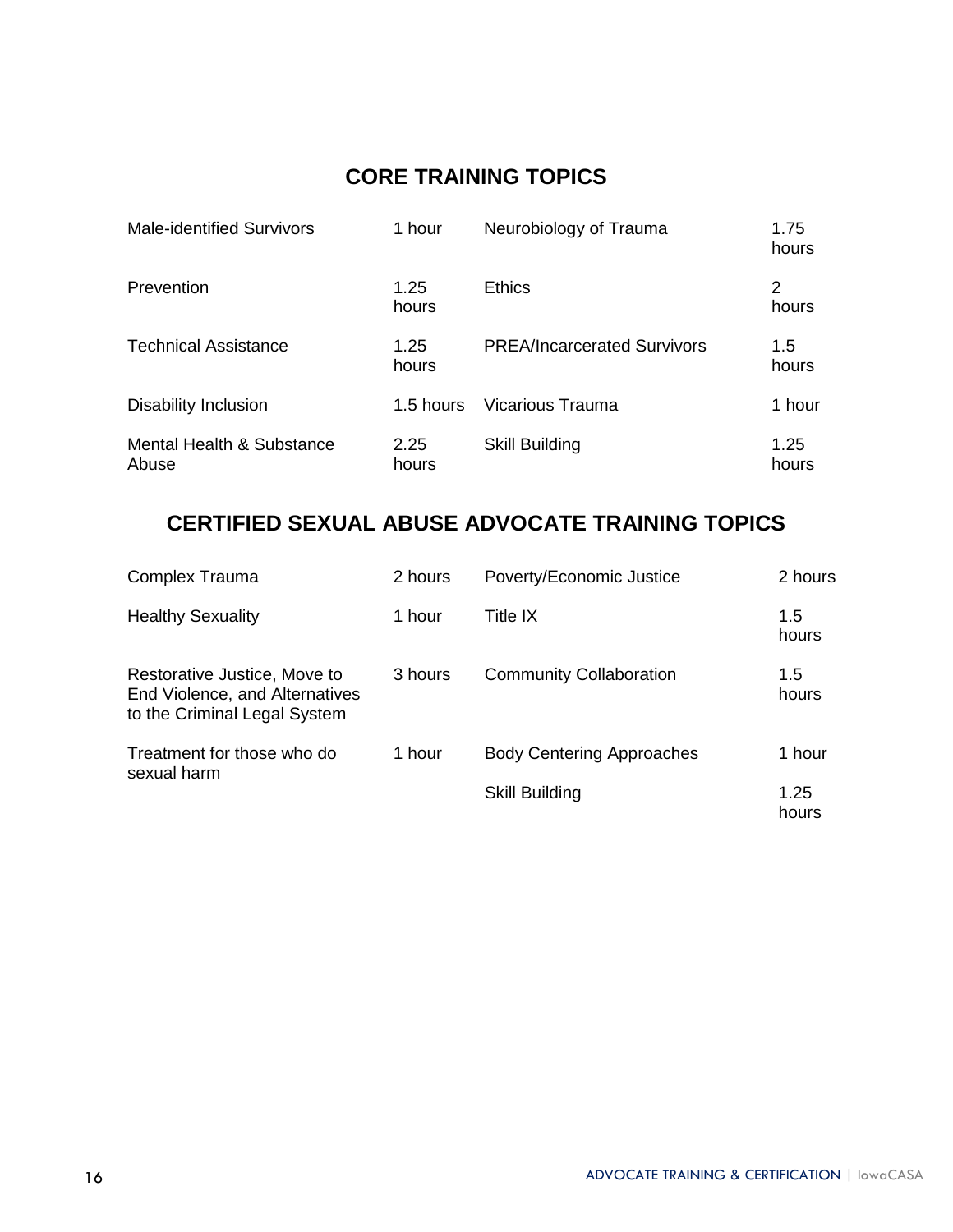# <span id="page-16-0"></span>**Sheltering Sexual Assault Advocacy Learning Track**

We are working on a specific set of continuing education trainings for sheltering advocates.

# <span id="page-16-1"></span>**Sexual Assault and Abuse Hotline Advocacy Learning Track**

We are working on a specific set of continuing education trainings for advocates who only work on the statewide hotline.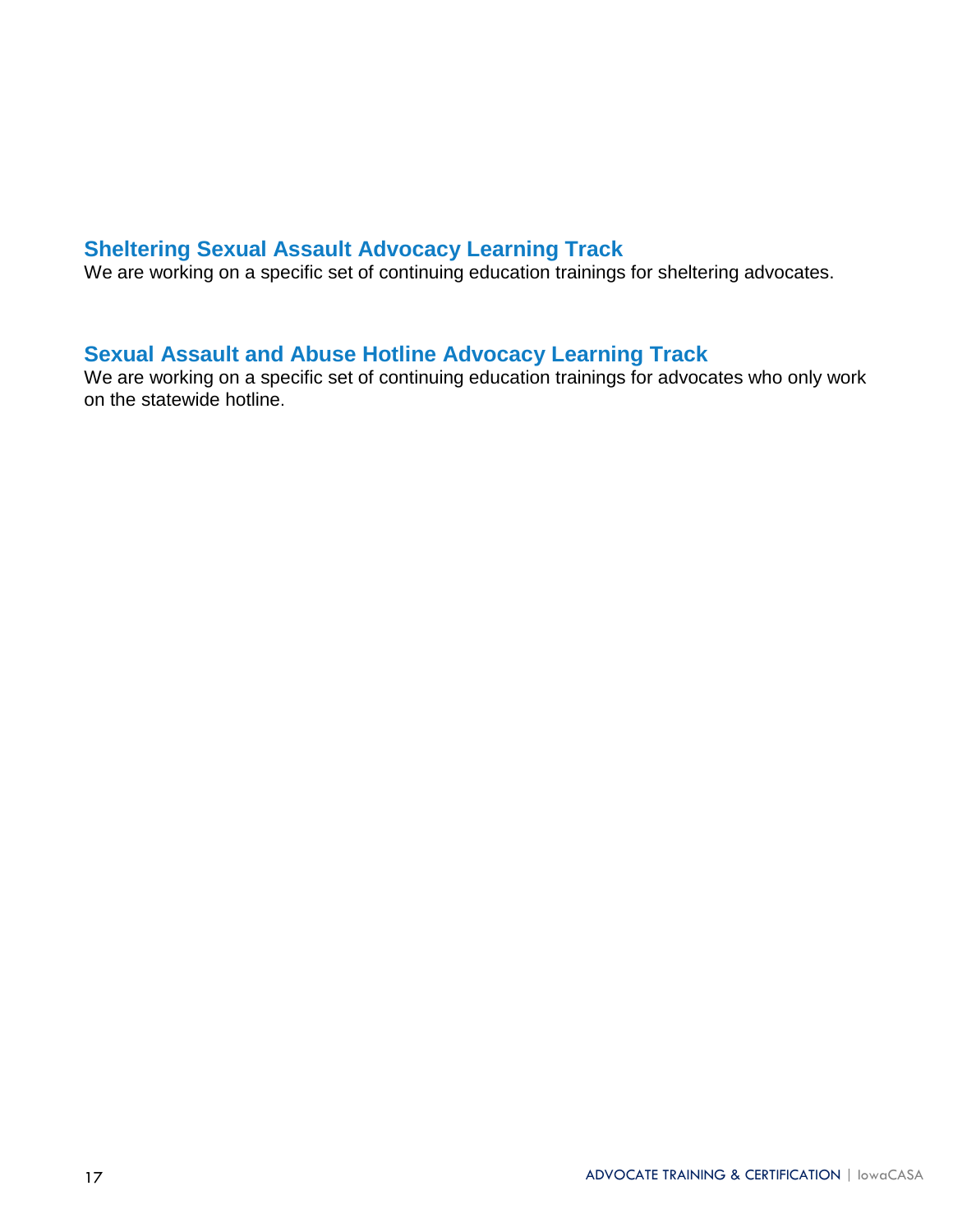# <span id="page-17-0"></span>**Certification Renewal**

### <span id="page-17-1"></span>**Victim Counselor Renewal**

Certification must be renewed every two years from the date of issue.

To be eligible for renewal, Victim Counselors must complete:

- 2 hours of approved continuing education each year (4 hours total)
- 2 consultations with a Certified Domestic Violence, Sexual Violence, or Sheltering Advocate who has at least 1 year of certification (4 consultations total)
- 20 hours of direct service experience with multiple different survivors (40 hours total)
- Victim Counselor Certification Renewal Application

Guidelines for Continuing Education are found on page 20 of this manual.

Advocates should complete their program's in-house Victim Counselor renewal paperwork.

### <span id="page-17-2"></span>**Advanced Sexual Assault Advocate Certification Renewal**

Certification must be renewed every two years from the date of issue.

To be eligible for renewal, Advanced Certified Sexual Assault Advocates must complete:

- 10 hours of approved continuing education each year (20 hours total). Hours completed for Victim Counselor renewal can contribute to this total.
	- o 5 hours of this training must be in person
	- o 2.5 hours of this training must be facilitated by IowaCASA
	- $\circ$  The remaining 5 hours per year can be completed at your organization, through webinars, online learning, or external trainings
- 20 hours of direct service experience with multiple different survivors (40 hours total). Hours completed for Victim Counselor renewal can contribute to this total.
- Advanced Sexual Assault Advocate Certification Renewal Application

Guidelines for Continuing Education are found on page 19 of this manual.

Advocates can find a copy of the Advanced Sexual Assault Advocate Certification Renewal Application on IowaCASA's website: https://www.iowacasa.org/advanced-certification-renewal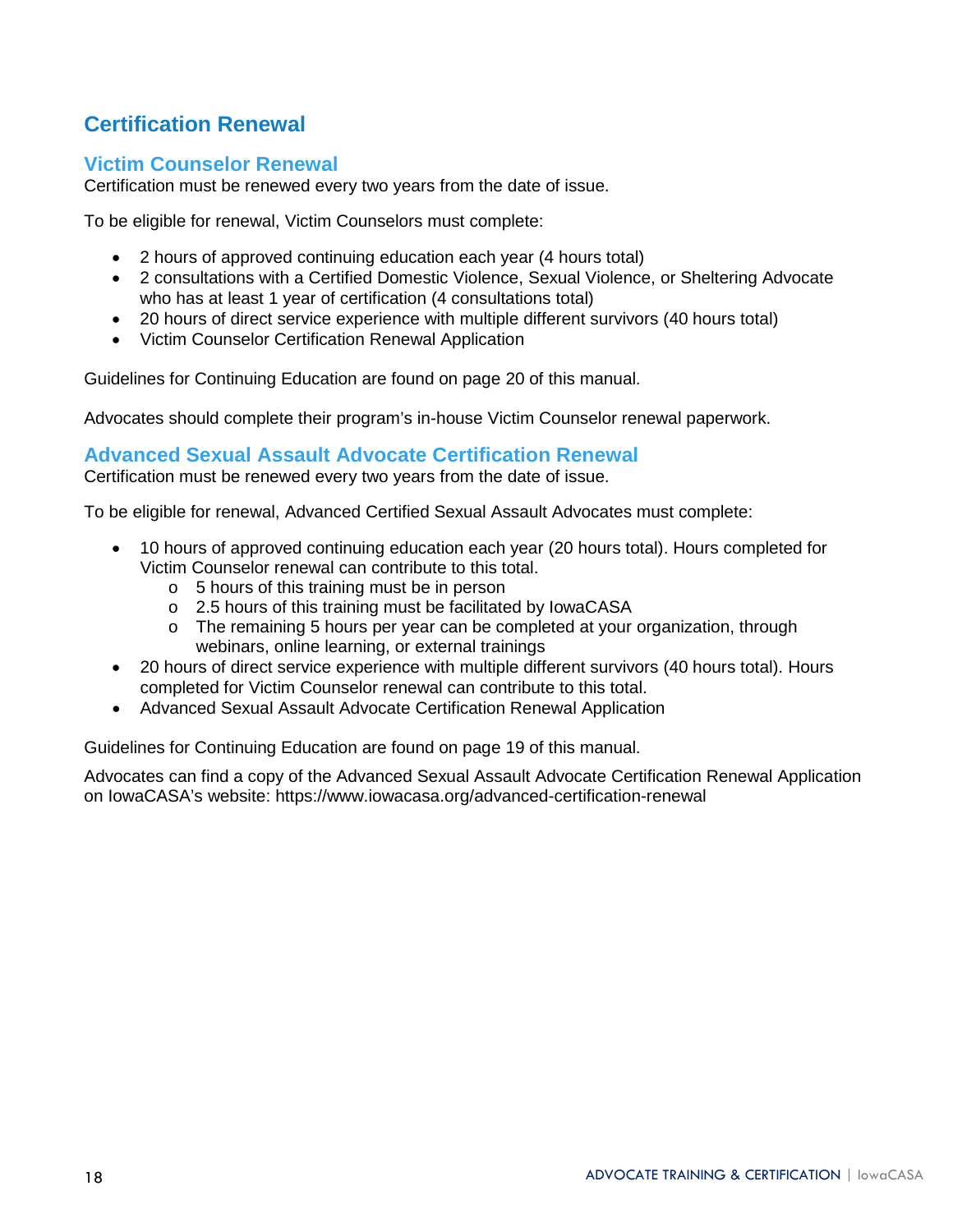# <span id="page-18-0"></span>**Guidelines on Continued Education for Certification Renewal**

Continued education can be provided by IowaCASA, government entities, or other professionals.

- Conferences, workshops, webinars and online tutorials may be pre-approved for continuing education hours.
- All training sponsored or presented by IowaCASA or the Iowa Coalition Against Domestic Violence are preapproved, though the amount of time and topic areas will vary from training to training. Training sponsored by Crime Victim Assistance Division (CVAD), the Iowa Organization for Victim Assistance (IOVA), Iowa's US Attorney's Office, National Resource Sharing Project (RSP), National Sexual Violence Resource Center (NSVRC), Sexual Assault Nurse Examiner Training (SANE), National Network to End Domestic Violence (NNEDV), Office on Violence Against Women (OVW), OVW Technical Assistance Providers, and the Office on Victims of Crime (OVC) are also preapproved.
- Only the hours spent "in class" count towards continuing education. Lunch, breaks and travel time do not count towards continuing education.
- Advocates seeking to receive credit for continued training hours should complete a continued training approval form on line. Denials may be appealed in writing to the Certification Committee.

Continued Education Approval Form: contact [jesse@iowacasa.org](mailto:jesse@iowacasa.org) for the approval form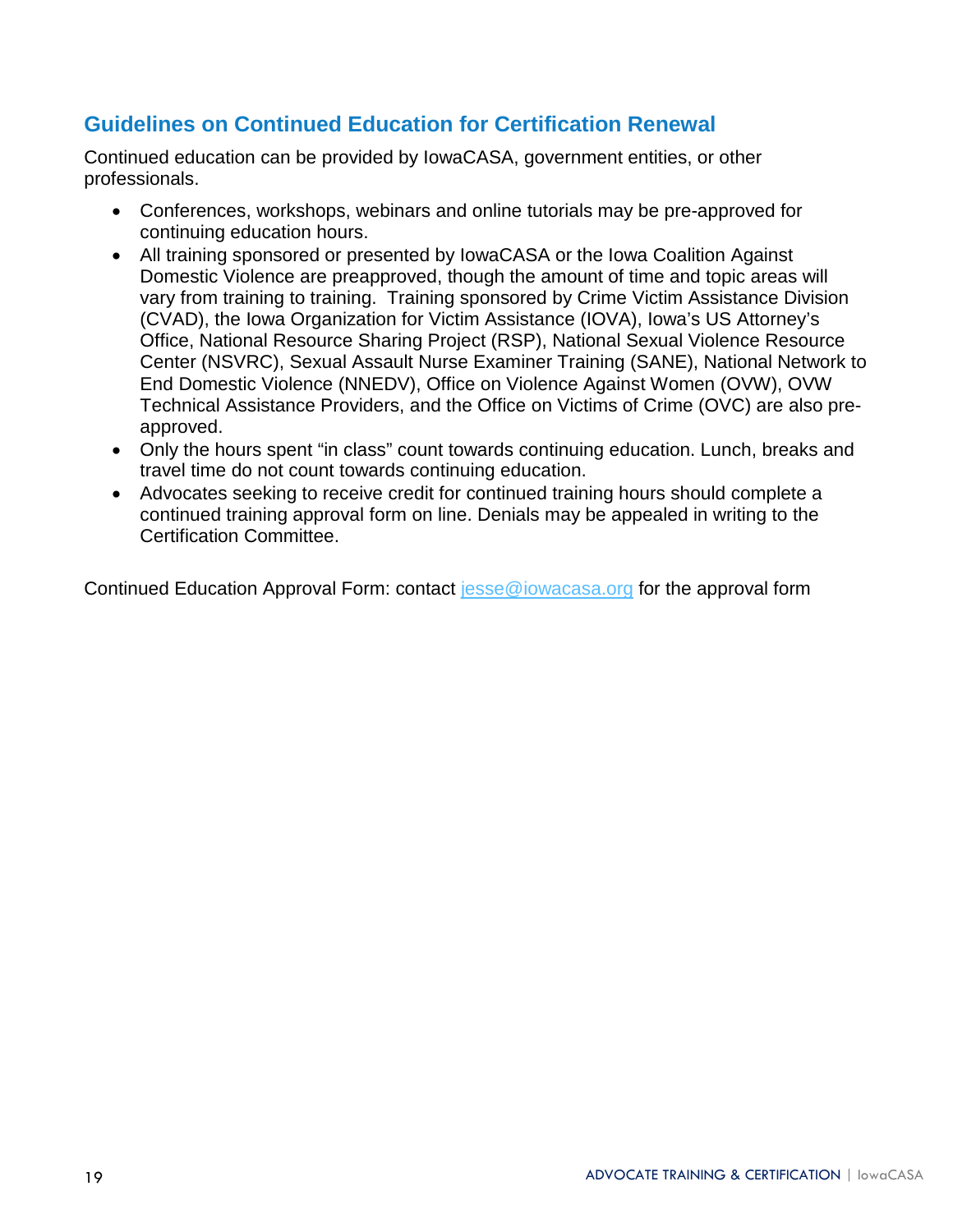# <span id="page-19-0"></span>**Code of Ethics: Victim Counselors/Certified Victim Advocates**

#### **I. Victim Counselors/Certified Victim Advocates have an ethical responsibility to adults and children who seek their assistance.**

- *A. Victim Counselors/Certified Victim Advocates will be competent.*
	- 1. Victim Counselors/Certified Victim Advocates will have knowledge of the field of domestic violence and/or sexual abuse experience and the skills to apply the knowledge.
	- 2. Victim Counselors/Certified Victim Advocates will constantly update their knowledge and skills.
	- 3. Victim Counselors/Certified Victim Advocates will not operate outside the limits of their competence, but make referrals or consultations in those areas. Advocates will seek advice and counsel from colleagues and supervisors whenever such consultation is in the best interest of clients.
	- 4. Victim Counselors/Certified Victim Advocates will understand how many cultural and social norms lead to and condone domestic violence/sexual abuse and how those norms impact the individual.
- *B. Victim Counselors/Certified Victim Advocates will apprise clients of the following:*
	- 1. The array of services offered by the program;
	- 2. The qualifications of Victim Counselors/Certified Victim Advocates;
	- 3. The expectations of the domestic abuse and/or sexual abuse project;
	- 4. The grievance procedure;
	- 5. The obligation to report child abuse to the Department of Human Services;
	- 6. The limits of confidentiality.
- *C. Victim Counselors/Certified Victim Advocates will protect the client's confidentiality within clearly defined limits. These limits will be explained to all clients as follows:*
	- 1. Informed, specific consent may be given to the Victim Counselors/Certified Victim Advocates by the client to obtain services for the client from other service providers.
	- 2. The client will be informed that confidentiality cannot be maintained in the following situations:
		- a. When a dependent adult or child has been abused, exploited or neglected.
		- b. When the client's life may be endangered and she/he cannot give consent.
		- c. When the client makes a probable threat, or is violent against another person.
	- 3. The client will be informed that confidentiality may not be maintained when a court issues a court order for specific information.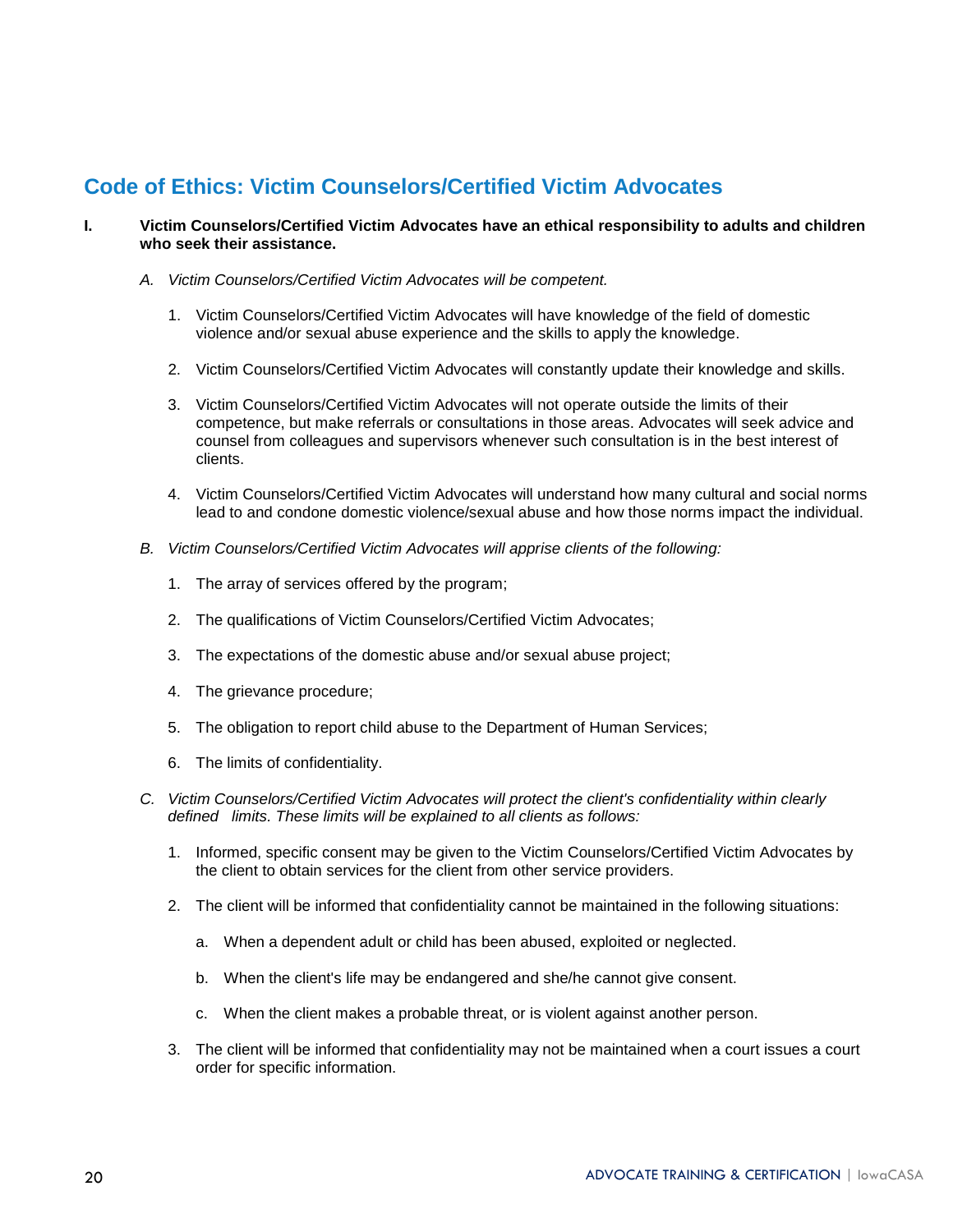- 4. The Victim Counselor will consider the potential for harm to a client when releasing information even with informed consent, and consult with a Certified Domestic Abuse or Sexual Abuse Advocate.
- 5. A client will be given the option to remain anonymous within certain limitations, such as, a crisis call or support group member.
- 6. The client has the right to refuse all or part of services to protect her/his anonymity.
- *D. Victim Counselors/Certified Victim Advocates will delineate between work and social relationships*  and will be aware of the inherent privilege and power differences. The Advocate will never exploit *relationships with clients for personal advantage.*
	- 1. Prior and/or present social or business relationships with clients require special consideration. The Advocate will, whenever possible, refer these clients to another service provider within the project or the nearest sister project.
	- 2. Because victimization may be a long-term issue, creating personal friendships between an Advocate and a client after receiving services is always inappropriate.
	- 3. Provision of services to persons related by consanguinity or affinity, within the third degree is prohibited.
	- 4. Sexual/romantic relationships with current or former clients is prohibited and is also a crime under Iowa Code Chapter 709.15. (See Appendix E of the Certification manual)
- *E. Victim Counselors/Certified Victim Advocates will work to increase victim safety; will respect the authority and autonomy of the adult victim to direct her own life; and will hold the perpetrator, not the victim, responsible for the abusive behavior and for stopping the abuse.*
	- 1. Victim Counselors/Certified Victim Advocates will treat the client with respect and honesty in both verbal and nonverbal communication.
	- 2. Victim Counselors/Certified Victim Advocates will share knowledge they have with clients as it pertains to the client's situation. This may include but is not limited to the dynamics of domestic violence, sexual abuse, lethality issues, safety planning, effects on children, and the social and political issues that contribute to the continuance of sexual abuse and/or domestic violence.
	- 3. Victim Counselors/Certified Victim Advocates will accept what a client tells them about the abuse.
	- 4. Victim Counselors/Certified Victim Advocates should withdraw services precipitously only under unusual circumstances, giving careful consideration to all factors in the situation and taking care to minimize possible adverse effects.
	- 5. Victim Counselors/Certified Victim Advocates who anticipate termination or interruption of service to clients, should notify those individuals promptly and seek the transfer, referral, or termination of service in relation to the client's needs and preferences.
- *F. Victim Counselors/Certified Victim Advocates will fairly distribute time, goods and services among all clients. Advocates will not practice, condone, facilitate or collaborate with any form of discrimination on the basis of sex, race, color, age, sexual orientation, religion, national origin, political beliefs, marital status, mental or physical disability, economic or any other discriminatory basis.*
	- 1. Victim Counselors/Certified Victim Advocates will have knowledge of and respect for cultural backgrounds.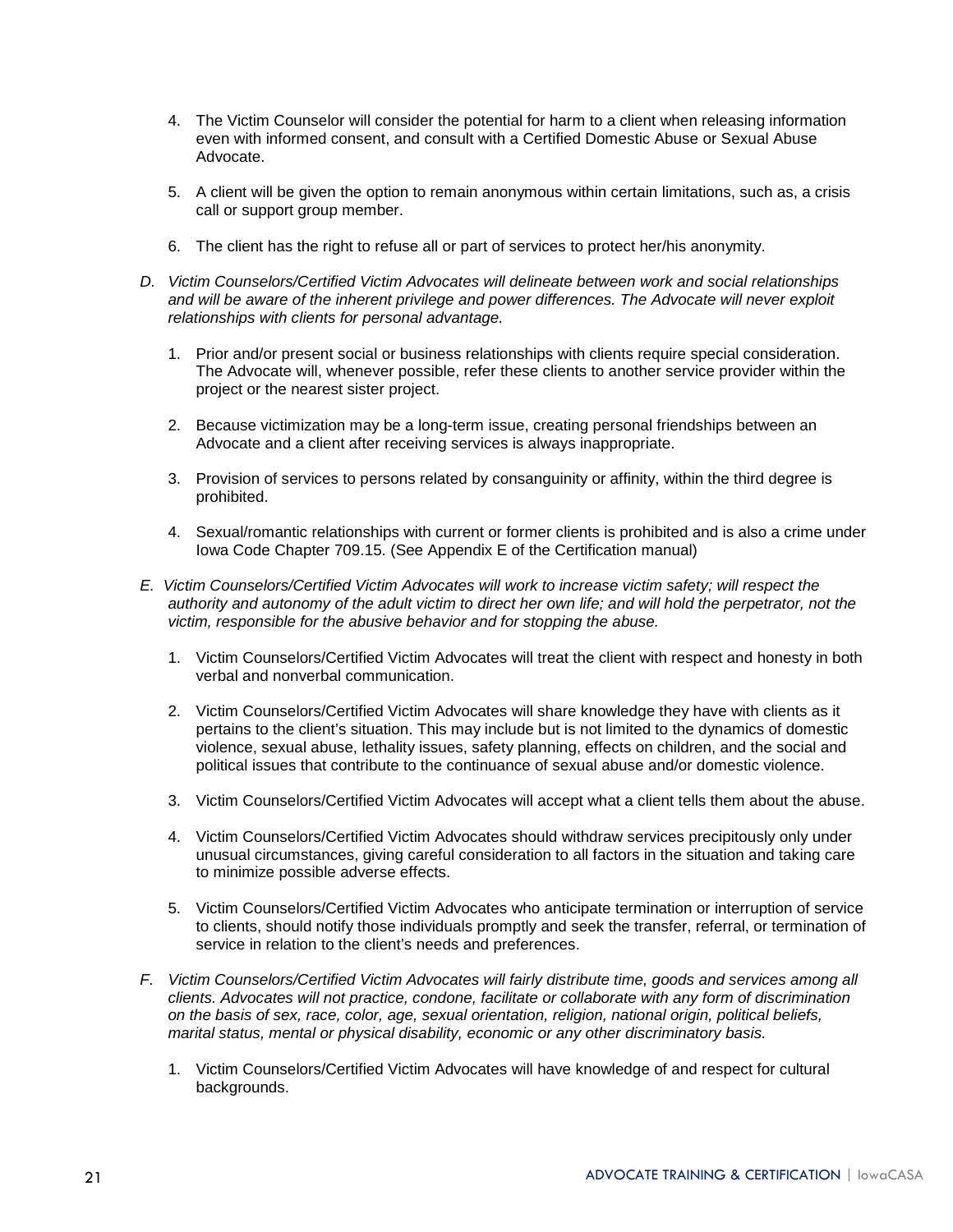- 2. Victim Counselors/Certified Victim Advocates will be knowledgeable and accommodating of disabling conditions.
- 3. Should one client's needs conflict with another client's needs, Victim Counselors/Certified Victim Advocates will act with regard to one client only after promptly referring the other to another qualified service provider.
- *G. Victim Counselors/Certified Victim Advocates will assess clients to determine the nature of the abuse, the extent of the abuse and the safety needs of the client. Victim Counselors/Certified Victim Advocates will do nothing to increase the danger to or harm the client.*
- *H. Victim Counselors/Certified Victim Advocates will be aware of and communicate to the client the historical basis for abuse. They will acknowledge that abuse occurs when there is an imbalance or power and that this situation is maintained and reinforced by our culture.*

#### **II. Victim Counselors/Certified Victim Advocates has an Ethical Responsibility to keep records.**

- *A. Victim Counselors/Certified Victim Advocates will keep records documenting services provided as mandated by funders in accordance with state and federal guidelines.*
- *B. Victim Counselors/Certified Victim Advocates will record statistical and factual information, not opinions, speculations, on conclusions.*
- *C. Victim Counselors/Certified Victim Advocates will allow clients access to their own records.*

#### **III. Victim Counselors/Certified Victim Advocates have an ethical responsibility to themselves.**

- *A. Victim Counselors/Certified Victim Advocates with education, training and experience have the right to be called professionals and to be treated professionally.*
- *B. Victim Counselors/Certified Victim Advocates have an obligation to join with other professionals to promote and support recognition and fair treatment of the profession.*
- *C. Victim Counselors/Certified Victim Advocates will see to their own empowerment and nurturing.*
- *D. Victim Counselors/Certified Victim Advocates will recognize when personal circumstances may compromise professional abilities, performance, or judgment and will take steps to resolve those issues.*
- *E. Victim Counselors/Certified Victim Advocates will avoid relationships or commitments that conflict with the interests of victims/survivors.*

#### **IV. Victim Counselors/Certified Victim Advocates have an ethical responsibility to employers and colleagues.**

- *A. Victim Counselors/Certified Victim Advocates will adhere to the policies and procedures of their employers.*
- *B. Victim Counselors/Certified Victim Advocates will treat colleagues with respect, fairness and courtesy.*
- *C. Victim Counselors/Certified Victim Advocates should not assume professional responsibility for the clients of another agency or a colleague without appropriate communication with that agency or colleague within the bounds required by confidentiality.*
- *D. Victim Counselors/Certified Victim Advocates must clearly distinguish in public statements their personal views from positions adopted by organizations for which they work or are members.*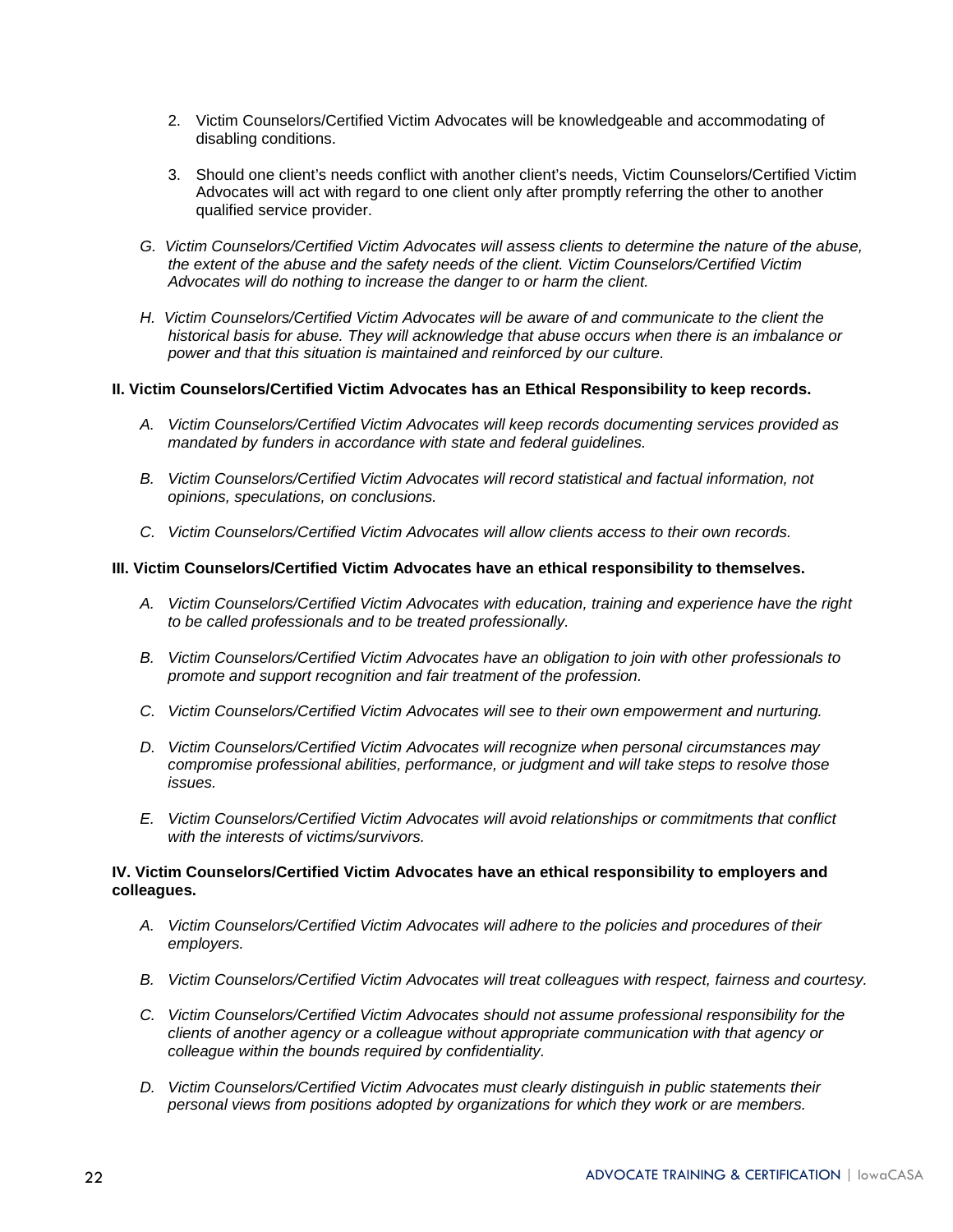- *E. Victim Counselors/Certified Victim Advocates will report to competent authority any conflict of interest that prevents themselves or a colleague from being able to provide ethical services, work cooperatively with colleagues or allied professionals, or be impartial in the treatment of any client.*
- *F. Victim Counselors/Certified Victim Advocates will report violations of the Code of Ethics by fellow Victim Counselors/Certified Victim Advocates to the Certification Committee in a timely manner.*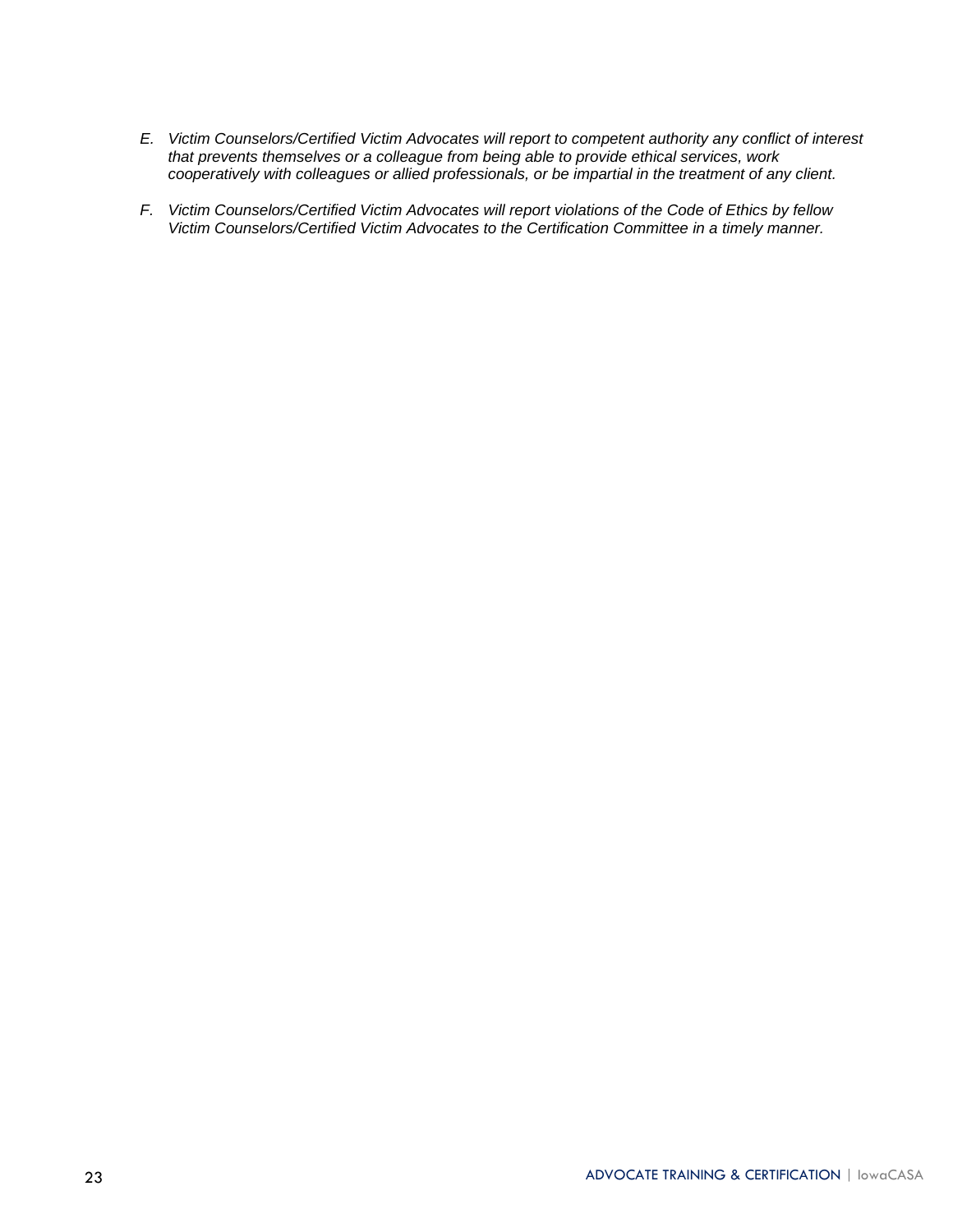# <span id="page-23-0"></span>**Relevant Sections of the Iowa Code**

#### **709.15 Sexual exploitation by a counselor or therapist.**

1. As used in this section:

a. "Counselor or therapist" means a physician, psychologist, nurse, professional counselor, social worker, marriage or family therapist, alcohol or drug counselor, member of the clergy, or any other person, whether or not licensed or registered by the state, who provides or purports to provide mental health services.

b. "Emotionally dependent" means that the nature of the patient's or client's or former patient's or client's emotional condition or the nature of the treatment provided by the counselor or therapist is such that the counselor or therapist knows or has reason to know that the patient or client or former patient or client is significantly impaired in the ability to withhold consent to sexual conduct, as described in paragraph "f", by the counselor or therapist. For the purposes of paragraph "f", a former patient or client is presumed to be emotionally dependent for one year following the termination of the provision of mental health services.

c. "Former patient or client" means a person who received mental health services from the counselor or therapist.

d. "Mental health service" means the treatment, assessment, or counseling of another person for a cognitive, behavioral, emotional, mental, or social dysfunction, including an intrapersonal or interpersonal dysfunction.

e. "Patient or client" means a person who receives mental health services from the counselor or therapist.

f. "Sexual exploitation by a counselor or therapist" occurs when any of the following are found:

(1) A pattern or practice or scheme of conduct to engage in any of the conduct described in sub paragraph (2) or (3).

(2) Any sexual conduct, with an emotionally dependent patient or client or emotionally dependent former patient or client for the purpose of arousing or satisfying the sexual desires of the counselor or therapist or the emotionally dependent patient or client or emotionally dependent former patient or client, which includes but is not limited to the following: kissing; touching of the clothed or unclothed inner thigh, breast, groin, buttock, anus, pubes, or genitals; or a sex act as defined in section 702.17.

(3) Any sexual conduct with a patient or client or former patient or client within one year of the termination of the provision of mental health services by the counselor or therapist for the purpose of arousing or satisfying the sexual desires of the counselor or therapist or the patient or client or former patient or client which includes but is not limited to the following: kissing; touching of the clothed or unclothed inner thigh, breast, groin, buttock, anus, pubes, or genitals; or a sex act as defined in section

**702.17. "Sexual exploitation by a counselor or therapist"** does not include touching which is part of a necessary examination or treatment provided a patient or client by a counselor or therapist acting within the scope of the practice or employment in which the counselor or therapist is engaged.

1. A counselor or therapist who commits sexual exploitation in violation of subsection 1, paragraph "f", sub paragraph (1), commits a class "D" felony.

2. A counselor or therapist who commits sexual exploitation in violation of subsection 1, paragraph "f", sub paragraph (2), commits an aggravated misdemeanor.

3. A counselor or therapist who commits sexual exploitation in violation of subsection 1, paragraph "f", sub paragraph (3), commits a serious misdemeanor. In lieu of the sentence provided for under section 903.1, subsection 1, paragraph "b", the offender may be required to attend a sexual abuse treatment program. 91 Acts, ch 130, § 2; 92 Acts, ch 1163, § 119; 92 Acts, ch 1199, § 2–6

#### **915.20 Presence of victim counselors.**

1. As used in this section, unless the context otherwise requires:

a. "Proceedings related to the offense" means any activities engaged in or proceedings commenced by a law enforcement agency, judicial district department of correctional services, or a court pertaining to the commission of a public offense against the victim, in which the victim is present, as well as examinations of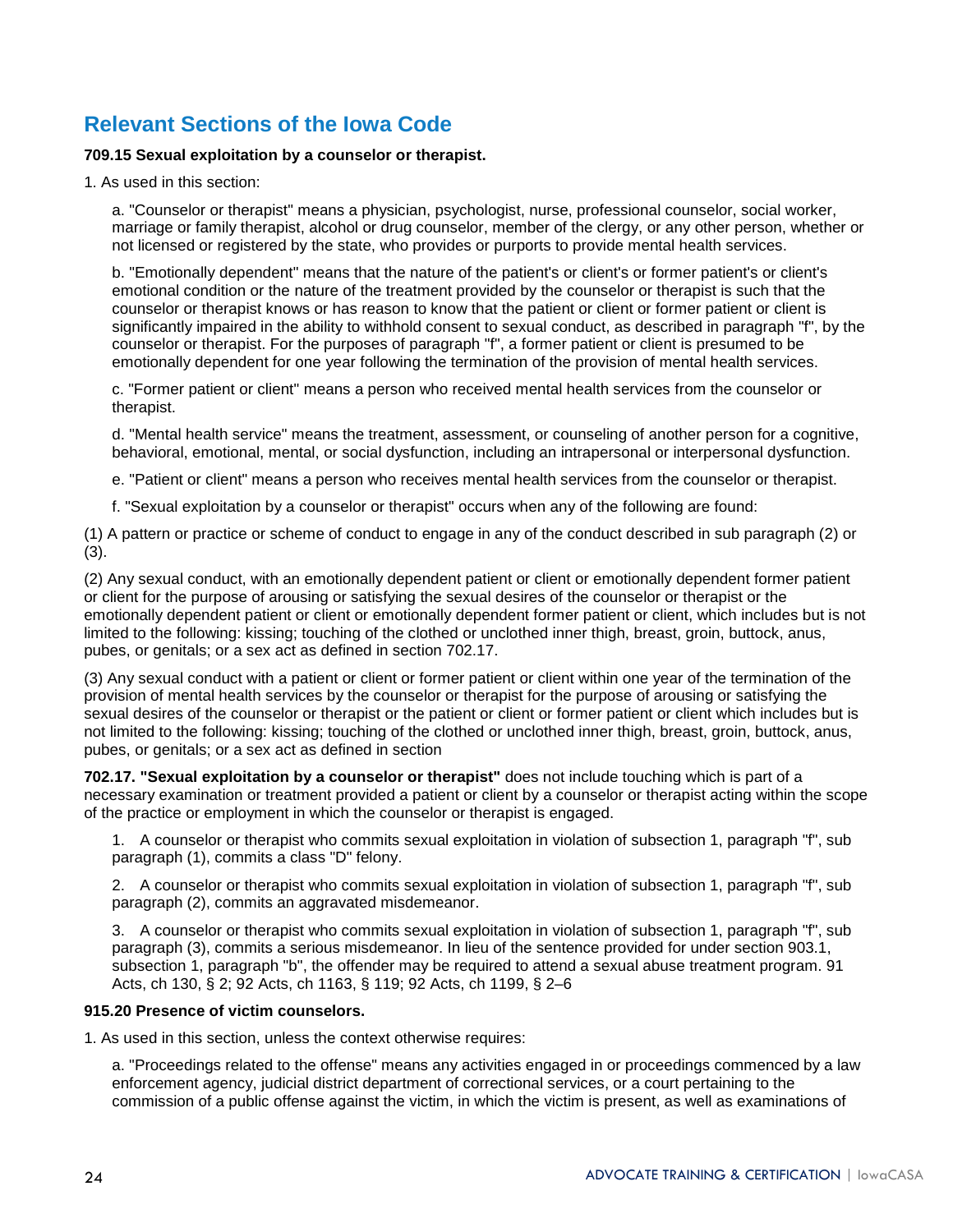the victim in an emergency medical facility due to injuries from the public offense which do not require surgical procedures. "Proceedings related to the offense" includes, but is not limited to, law enforcement investigations, pretrial court hearings, trial and sentencing proceedings, and proceedings relating to the preparation of a pre-sentence investigation report in which the victim is present.

- b. "Victim counselor" means a victim counselor as defined in section 915.20A.
- 1. A victim counselor who is present as a result of a request by a victim shall not be denied access to any proceedings related to the offense.
- 2. This section does not affect the inherent power of the court to regulate the conduct of discovery pursuant to the Iowa rules of criminal or civil procedure or to preside over and control the conduct of criminal or civil hearings or trials. 98 Acts, ch 1090, §15, 84

#### **915.20A Victim counselor privilege.**

1. As used in this section:

a. "Confidential communication" means information shared between a crime victim and a victim counselor within the counseling relationship, and includes all information received by the counselor and any advice, report, or working paper given to or prepared by the counselor in the course of the counseling relationship with the victim. Confidential information is confidential information which, so far as the victim is aware, is not disclosed to a third party with the exception of a person present in the consultation for the purpose of furthering the interest of the victim, a person to whom disclosure is reasonably necessary for the transmission of the information, or a person with whom disclosure is necessary for accomplishment of the purpose for which the counselor is consulted by the victim.

b. "Crime victim center" means any office, institution, agency, or crisis center offering assistance to victims of crime and their families through crisis intervention, accompaniment during medical and legal proceedings, and follow-up counseling.

c. "Victim" means a person who consults a victim counselor for the purpose of securing advice, counseling, or assistance concerning a mental, physical, or emotional condition caused by a violent crime committed against the person.

d. "Victim counselor" means a person who is engaged in a crime victim center, is certified as a counselor by the crime victim center, and is under the control of a direct services supervisor of a crime victim center, whose primary purpose is the rendering of advice, counseling, and assistance to the victims of crime. To qualify as a "victim counselor" under this section, the person must also have completed at least twenty hours of training provided by the center in which the person is engaged, by the Iowa organization of victim assistance, by the Iowa coalition against sexual abuse, or by the Iowa coalition against domestic violence, which shall include but not be limited to, the dynamics of victimization, substantive laws relating to violent crime, sexual assault, and domestic violence, crisis intervention techniques, communication skills, working with diverse populations, an overview of the state criminal justice system, information regarding pertinent hospital procedures, and information regarding state and community resources for victims of crime.

1. A victim counselor shall not be examined or required to give evidence in any civil or criminal proceeding as to any confidential communication made by a victim to the counselor, nor shall a clerk, secretary, stenographer, or any other employee who types or otherwise prepares or manages the confidential reports or working papers of a victim counselor be required to produce evidence of any such confidential communication, unless the victim waives this privilege in writing or disclosure of the information is compelled by a court pursuant to subsection 7. Under no circumstances shall the location of a crime victim center or the identity of the victim counselor be disclosed in any civil or criminal proceeding.

2. If a victim is deceased or has been declared to be incompetent, this privilege specified in subsection 2 may be waived by the guardian of the victim or by the personal representative of the victim's estate.

3. A minor may waive the privilege under this section unless, in the opinion of the court, the minor is incapable of knowingly and intelligently waiving the privilege, in which case the parent or guardian of the minor may waive the privilege on the minor's behalf if the parent or guardian is not the defendant and does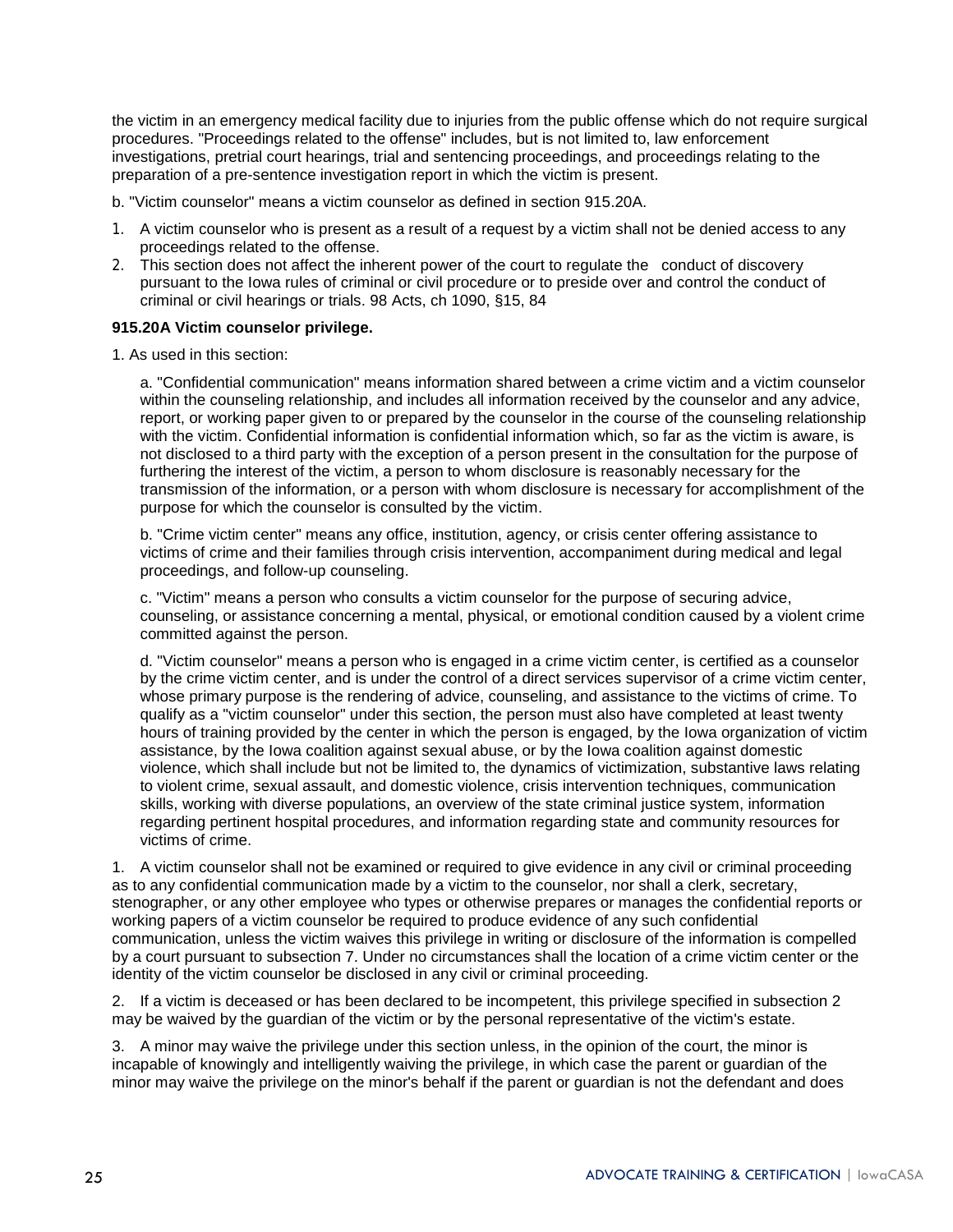not have such a relationship with the defendant that the parent or guardian has an interest in the outcome of the proceeding being favorable to the defendant.

4. The privilege under this section does not apply in matters of proof concerning the chain of custody of evidence, in matters of proof concerning the physical appearance of the victim at the time of the injury or the counselor's first contact with the victim after the injury, or where the counselor has reason to believe that the victim has given perjured testimony and the defendant or the state has made an offer of proof that perjury may have been committed.

5. The failure of a counselor to testify due to this section shall not give rise to an inference unfavorable to the cause of the state or the cause of the defendant.

6. Upon the motion of a party, accompanied by a written offer of proof, a court may compel disclosure of certain information if the court determines that all of the following conditions are met:

- a. The information sought is relevant and material evidence of the facts and circumstances involved in an alleged criminal act which is the subject of a criminal proceeding.
- b. The probative value of the information outweighs the harmful effect, if any, of disclosure on the victim, the counseling relationship, and the treatment services.
- c. The information cannot be obtained by reasonable means from any other source.

8. In ruling on a motion under subsection 7, the court, or a different judge, if the motion was filed in a criminal proceeding to be tried in the court, shall adhere to the following procedure:

- a. The court may require the counselor from whom disclosure is sought or the victim claiming the privilege, or both, to disclose the information in chambers out of the presence and hearing of all persons except the victim and any other persons the victim is willing to have present.
- b. If the court determines that the information is privileged and not subject to compelled disclosure, the information shall not be disclosed by any person without the consent of the victim.
- c. If the court determines that certain information may be subject to disclosure, as provided in subsection 7, the court shall so inform the party seeking the information and shall order a subsequent hearing out of the presence of the jury, if any, at which the parties shall be allowed to examine the counselor regarding the information which the court has determined may be subject to disclosure. The court may accept other evidence at that time.
- d. At the conclusion of a hearing under paragraph "c", the court shall determine which information, if any, shall be disclosed and may enter an order describing the evidence which may be introduced by the moving party and prescribing the line of questioning which may be permitted. The moving party may then offer evidence pursuant to the court order. However, no victim counselor is subject to exclusion under Iowa rule of evidence 615.

9. This section does not relate to the admission of evidence of the victim's past sexual behavior which is strictly subject to Iowa rule of evidence 412. 98 Acts, ch 1090, §16, 84

#### **Rule 37.4 Domestic violence and sexual assault victim counselors.**

37.4(1) In all proceedings under Iowa Code chapter 236, a victim counselor, as defined in Iowa Code section 915.20A(1)(d), who is affiliated with a member domestic violence program of the Iowa Coalition Against Domestic Violence or a member of the sexual assault program of the Iowa Coalition Against Sexual Assault, and whose program has registered with the Iowa Coalition Against Domestic Violence or the Iowa Coalition Against Sexual Assault as providing services under this rule, shall be allowed to do the following:

a. To distribute the pro SE forms prescribed by the department of justice pursuant to Iowa Code section 236.3A and to assist victims of domestic violence in the preparation of such forms.

- b. To describe to victims the proceedings under chapter 236 and to assist them in their role as witnesses.
- c. To accompany victims throughout all stages of proceedings under Iowa Code chapter 236.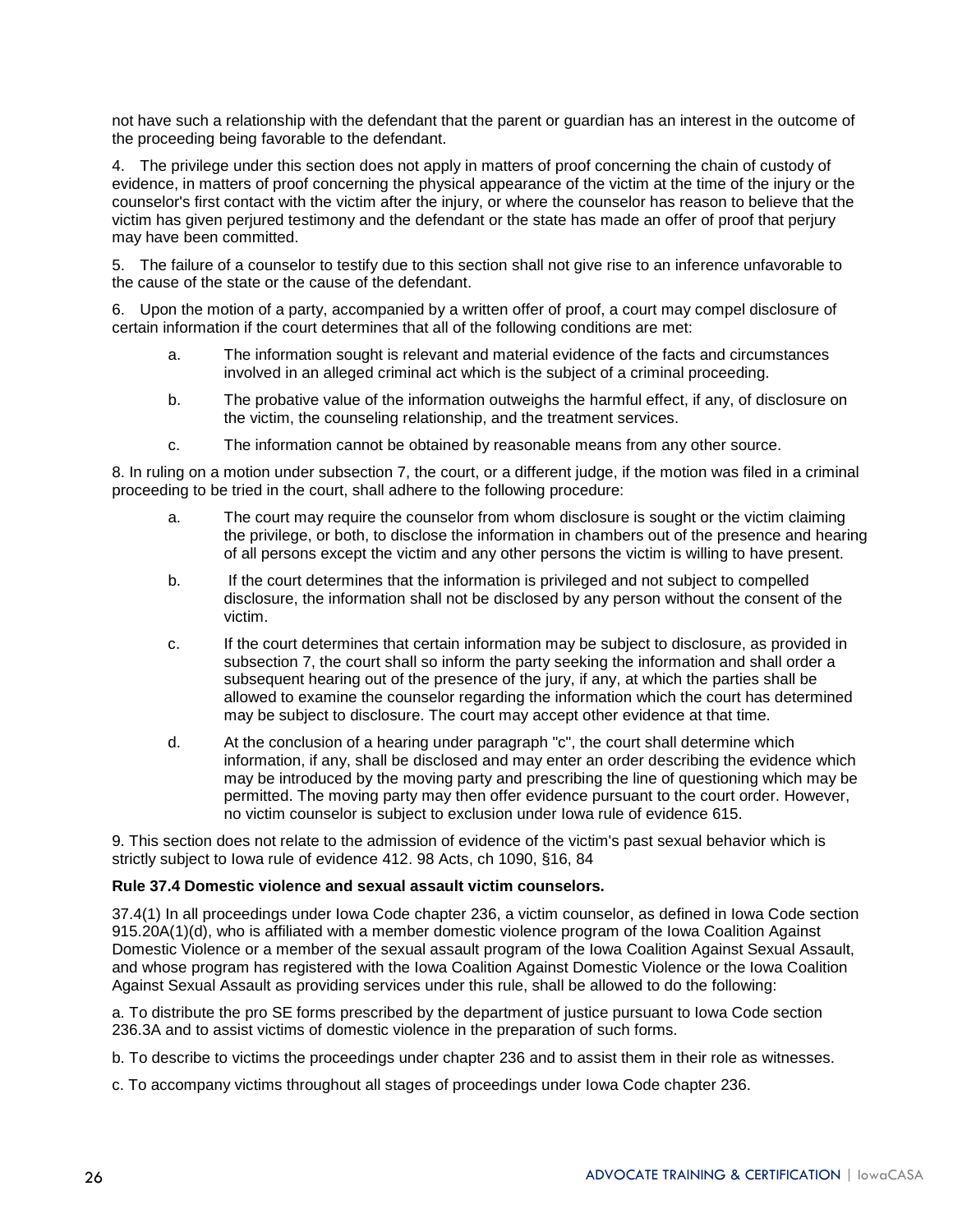d. To attend all court proceedings, including sitting in chambers and at counsel table, to confer with the plaintiffs, and, at the judge's discretion, to address the court; however, domestic violence and sexual assault victim counselors shall not examine witnesses, make arguments to the court, or otherwise act in a representative capacity for victims of domestic violence. 37.4(2) The Iowa Coalition Against Domestic Violence and the Iowa Coalition Against Sexual Assault shall provide to the state court administrator, on an annual basis and more frequently as necessary, an updated list of its member programs which perform the services provided under this rule.

37.4.3) When they assist victims of domestic violence as specified in this rule, domestic violence and sexual assault victim counselors are not engaged in the unauthorized practice of law. [Court Order October 18, 1993, effective January 3, 1994; November 9, 2001, effective February 15, 2002; June 14, 2002, effective July 1, 2002] 37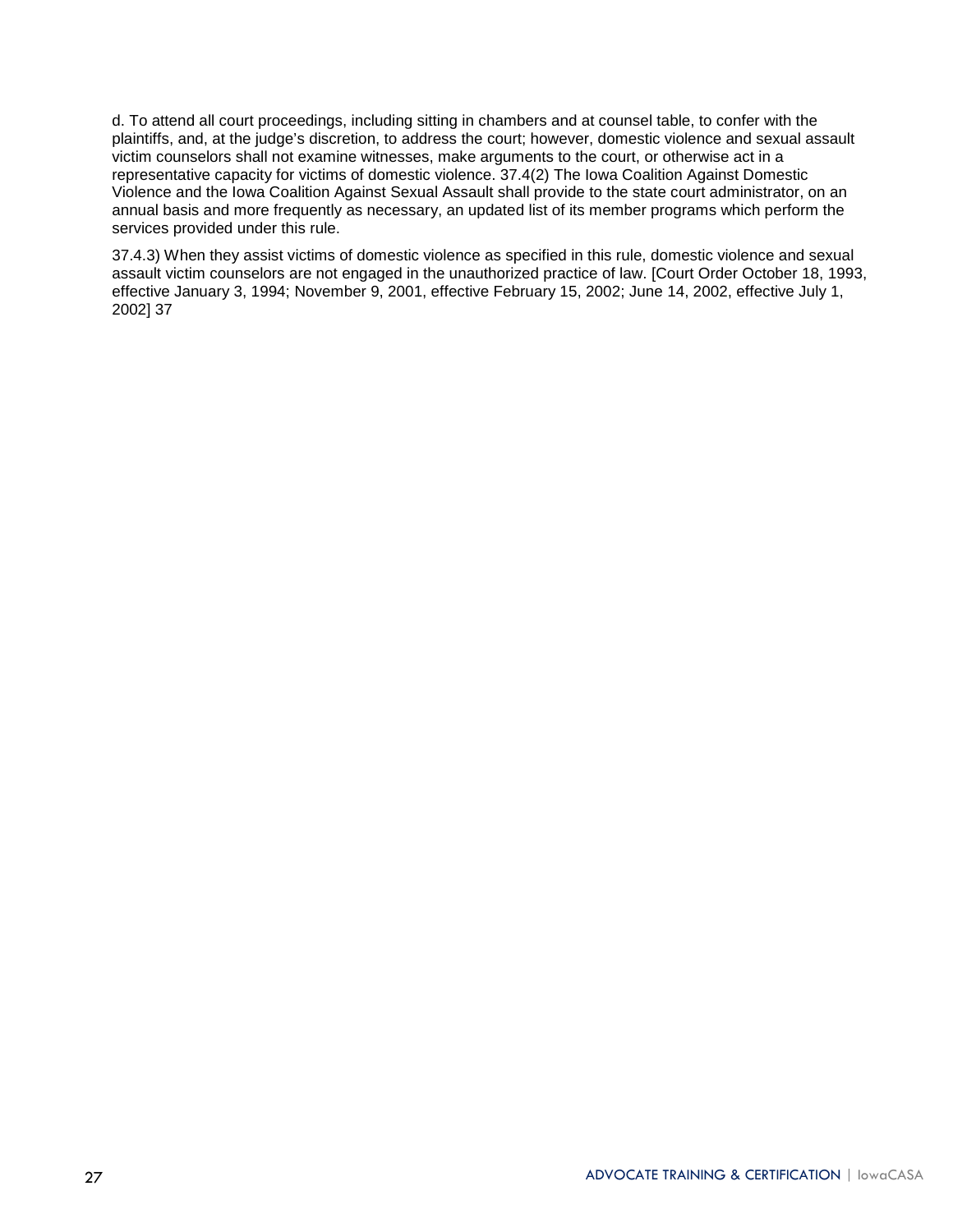# <span id="page-27-0"></span>**Appendix: SADI Research & Findings**

*The Sexual Assault Demonstration Initiative (SADI) was created to enhance sexual assault outreach, services, and community partnerships in dual/multi-service programs. Six sites across the nation engaged in a four-year process of assessment, planning, and implementation of new and enhanced services and organizational capacity building.*

*The SADI Final Report supports the essential role of learning and training for the enhancement of sexual assault services.* 

# <span id="page-27-1"></span>**Enhancement of Sexual Assault Services in Dual Programs**

Every site recognized that they lacked fundamental and advanced understanding and skills about sexual violence, including:

- Basic sexual assault crisis intervention;
- Trauma-informed services;
- Anti-oppression perspectives and skills; and
- Vicarious trauma.

This is striking in light of the fact that some of these sites had operated as duel agencies for decades.

### <span id="page-27-2"></span>**Training**

*(Learning Exchanges VS On-line Training based on Value Ratings).*

The higher value of Learning Exchanges is consistent with observations that participants were more actively engaged with the in-depth, in-person trainings than with the other shorter On-line Trainings.

While on-line trainings may be cost-efficient, it is important to offset that logistical advantage with what is lost.

During Learning Exchanges it was observed that that there were more:

- Responses to facilitator questions
- Questions asked by participants
- Points of discussion and insights raised by participants
- Exchanges of differing and opposing views
- Opportunities to practice skills
- Nuanced reflections on what it was like to practice skills

Based on SADI team experiences, on-line trainings are an effective way of transmitting information but are not effective in promoting interaction among participants.